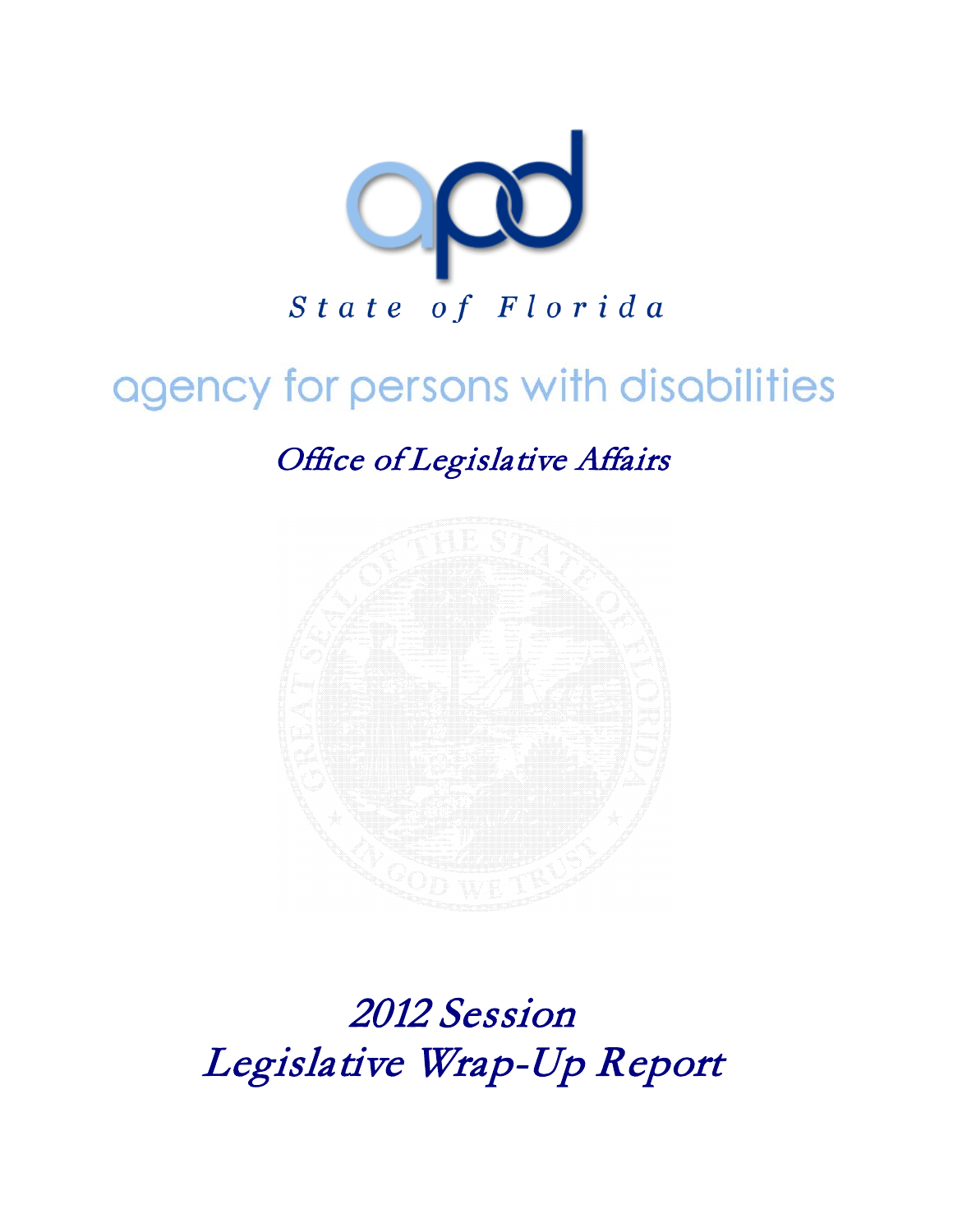# **Table of Contents**

**The following bills were passed by the Legislature and will be sent to the Governor for his action. All information is as of April 27, 2012.** 虂 **To view narrative, click on the bill number.**

# <span id="page-1-0"></span>*Substantive Bills*

|    | <b>SUBJECT</b>                                                           | <b>PAGE</b> |
|----|--------------------------------------------------------------------------|-------------|
| А. | <b>HB 0099 Sexual Exploitation</b>                                       | 4           |
| В. | <b>SB 0226</b> Disabled Parking Permits                                  | 5           |
| C. | <b>HB 0473 Alzheimer's Disease</b>                                       | 5           |
| D. | HB 0509 Pharmacy                                                         | 6           |
| Е. | HB 0653 Health Care Fraud                                                | 6           |
| F. | <b>SB 0694</b> Adult Day Care Centers                                    | 7           |
| G. | <b>SB 0730 Medicaid Managed Care Plans</b>                               | 7           |
| Η. | <b>HB 0787 Health Care Facilities</b>                                    | 8           |
| L. | HB 0803 Child Protection                                                 | 8           |
| J. | <b>HB 0943</b> Background Screening                                      | 9           |
| Κ. | <b>HB 1097</b> Sexually Violent Predators                                | 10          |
| L. | <b>HB 1163</b> Adoption                                                  | 11          |
| Μ. | <b>HB 1205</b> Drug-Free Workplace                                       | 11          |
| N. | HB 1229 Reorganization of the Department of Children and Family Services | 12          |
| О. | <b>HB 1263</b> Department of Health                                      | 12          |
| Р. | HB 1351 Homeless Youth                                                   | 13          |
| Q. | <b>HB 5301 Medicaid Services</b>                                         | 14          |
| R. | HB 5303 Department of Children and Family Services                       | 14          |
| S. | HB 7093 Domestic Violence                                                | 15          |

# *Appropriations Bill*

| <b>SUBJECT</b>                                                          | <b>PAGE</b> |
|-------------------------------------------------------------------------|-------------|
| A. HB 5001 2012-2013 General Appropriations Act                         | 16          |
| <b>B. HB 5003 2012-2013 Implementing the General Appropriations Act</b> | 17          |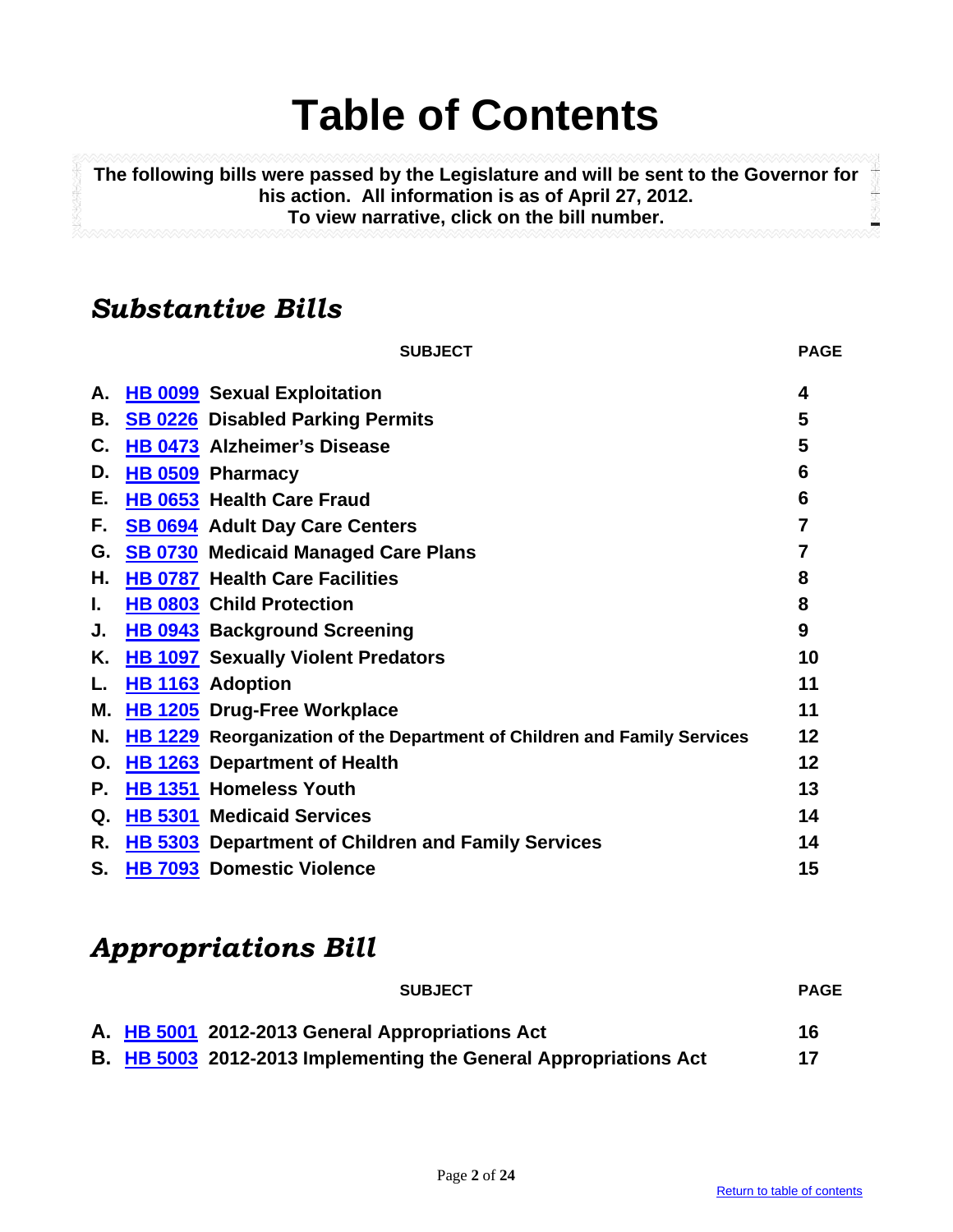# *Administrative Bills*

| <b>SUBJECT</b>                                               | <b>PAGE</b> |
|--------------------------------------------------------------|-------------|
| A. HB 0541 Administrative Procedures                         | 19          |
| <b>SB 0608 Florida Healthy Kids Corporation</b>              | 19          |
| <b>HB 0629 Public Records</b>                                | 20          |
| <b>SB 1958 Department of Health</b>                          | 20          |
| <b>HB 5005 Retirement</b>                                    | 21          |
| <b>HB 5007 State Employees</b>                               | 21          |
| HB 5009 Health Insurance Benefits for State Employees VETOED | 22          |
| <b>HB 5011 State Information Technology VETOED</b>           | 22          |
| <b>HB 5509 State Data Center System</b>                      | 23          |
| HB 7055 Administrative Authority                             | 23          |
|                                                              |             |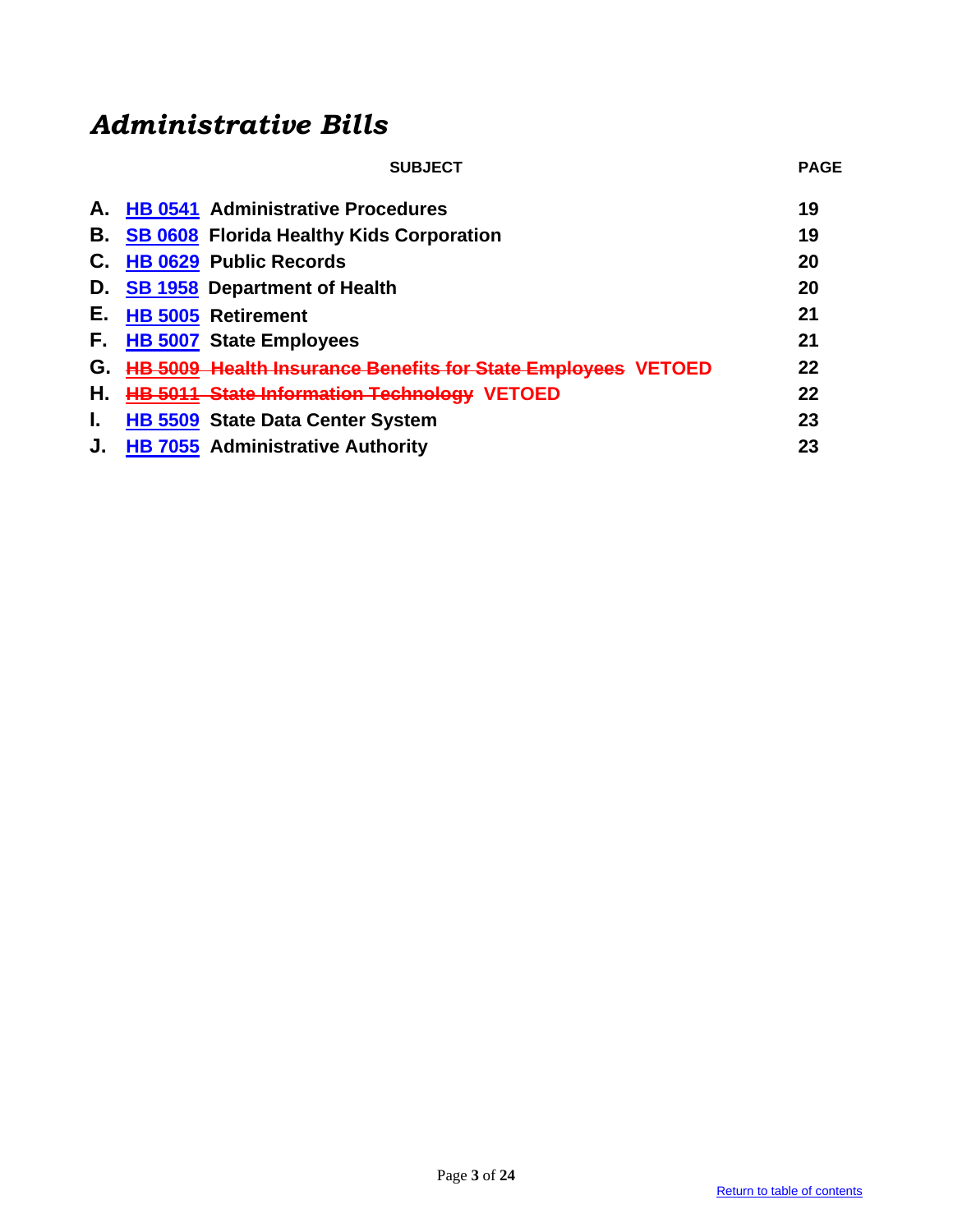# *SUBSTANTIVE BILLS*

#### *The following is an overview of substantive bills of interest to the Agency for Persons with Disabilities passed by the Florida Legislature during the 2012 Session.* **Click on the bill number to view bill language**

#### **[HB 0099](http://flhouse.gov/Sections/Documents/loaddoc.aspx?FileName=_h0099er.docx&DocumentType=Bill&BillNumber=0099&Session=2012) – Sexual Exploitation [Ch. 2012-105](http://laws.flrules.org/2012/105) Laws of Florida Approved by the Governor on April 13, 2012**

<span id="page-3-0"></span>The bill amends statutory language by:

- Citing the act as the "Florida Safe Harbor Act";
- Providing legislative findings and intent and establishes legislative goals relating to the status and treatment of sexually exploited children in the dependency system;
- Amending the definitions of the terms "child who is found to be dependent" and "sexual abuse of a child" to reference sexual exploitation;
- Authorizing the delivery of children alleged to be dependent and sexually exploited to short-term safe houses;
- Providing a process for the assessment and placement of sexually exploited children in a safe house, if available;
- Providing for placement updates to the court during judicial review hearings;
- Providing for data collection relating to these placements by the Department of Children and Family Services (DCF);
- Requiring the circuits of DCF to address the child welfare service needs of sexually exploited children in its master plans;
- Providing the duties, responsibilities, and requirements for safe houses and their operators;
- Providing for the training of law enforcement officials who are likely to encounter sexually exploited children;
- Increasing the civil penalty for crimes related to prostitution from \$500 to \$5,000 and specifies that the difference in the increase, to be paid to the department, be used to fund safe houses as well as short-term safe houses; and
- <span id="page-3-1"></span>• Providing that a victim of child sexual exploitation shall not be ineligible for victim compensation.

# **Effective Date: January 1, 2013**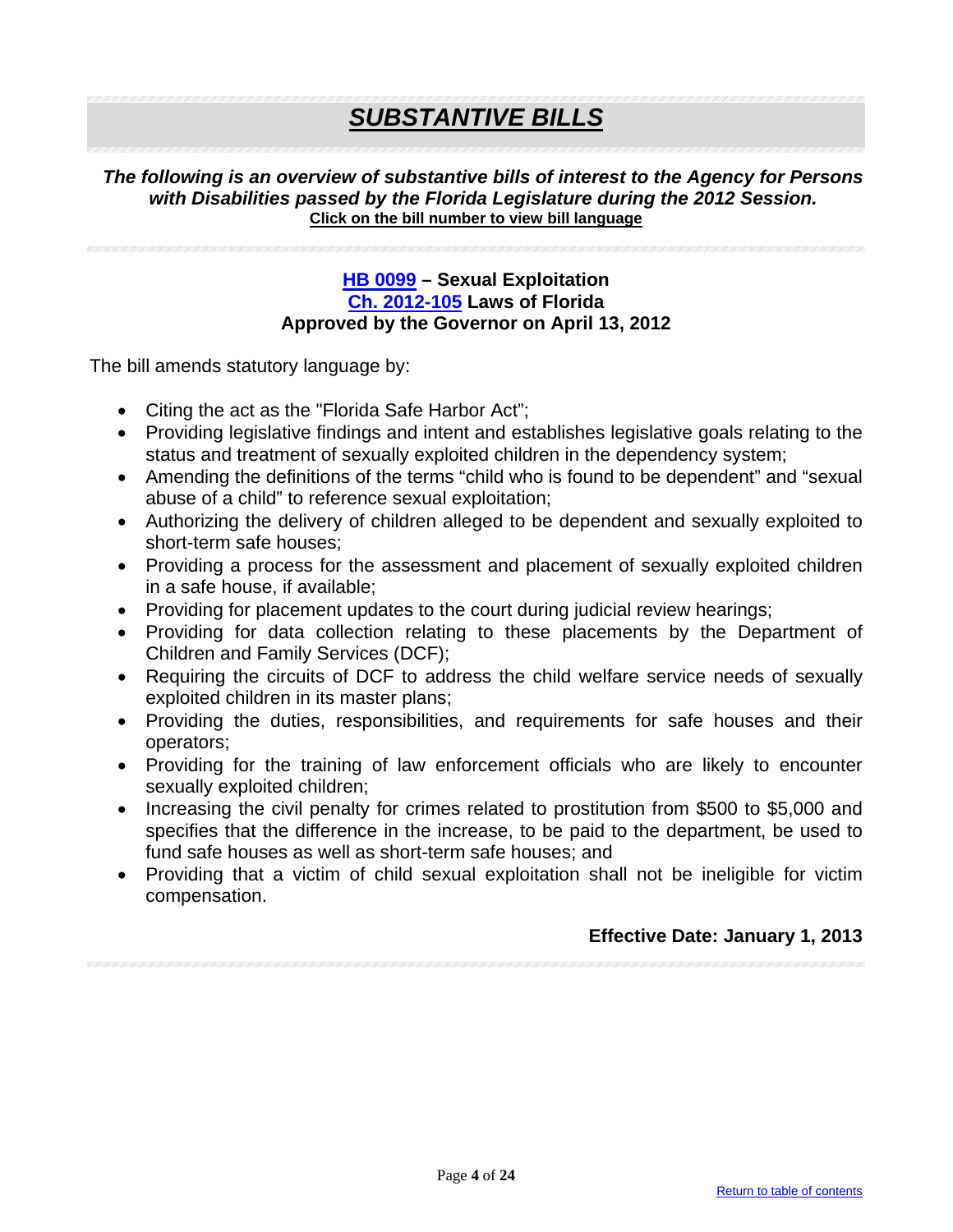#### **[SB 0226](http://flsenate.gov/Session/Bill/2012/0226/BillText/er/PDF) – Disabled Parking Permits [Ch. 2012-157](http://laws.flrules.org/2012/157) Laws of Florida Approved by the Governor on April 27, 2012**

The bill amends statutory language by:

- Expanding the type of officials who may waive citations for disability permit parking violations by including the parking enforcement specialist or agency that issued the citation;
- Revising the requirements for the renewal or replacement of a disabled parking permit;
- Prohibiting a person from applying for a new disabled parking permit for four years upon a second finding of guilt or plea of nolo contendere to the unlawful use of such permit;
- Requiring the Department of Highway Safety and Motor Vehicles to randomly review disabled parking permit holders; and
- Requiring the Department of Highway Safety and Motor Vehicles to develop and implement a system to allow the reporting of abuses of disabled parking permits.

## **Effective Date: July 1, 2012**

## **[HB 0473](http://flhouse.gov/Sections/Documents/loaddoc.aspx?FileName=_h0473er.docx&DocumentType=Bill&BillNumber=0473&Session=2012) – Alzheimer's Disease [Ch. 2012-172](http://laws.flrules.org/2012/172) Laws of Florida Approved by the Governor on April 27, 2012**

<span id="page-4-0"></span>The bill amends statutory language by:

- Establishing the Purple Ribbon Task Force within the Department of Elderly Affairs;
- Providing for membership of the task force, which shall consist of eighteen culturally diverse members appointed by the Governor, the President of the Senate, and the Speaker of the House of Representatives;
- Providing that members shall serve without compensation or reimbursement for per diem or travel expenses;
- Requiring the task force to submit an interim study by January 30, 2013, to the Governor and the Legislature regarding state trends with respect to persons having Alzheimer's disease or a related form of dementia;
- Providing duties of the task force, which shall be to assess the current and future impact of Alzheimer's disease on Florida;
- Authorizing the task force to hold meetings by teleconference or other electronic means, or in person without compensation or reimbursement for per diem or travel expenses; and
- Requiring the task force to submit a report by August 1, 2013, outlining recommendations for an Alzheimer's disease state strategy to the Governor and the Legislature.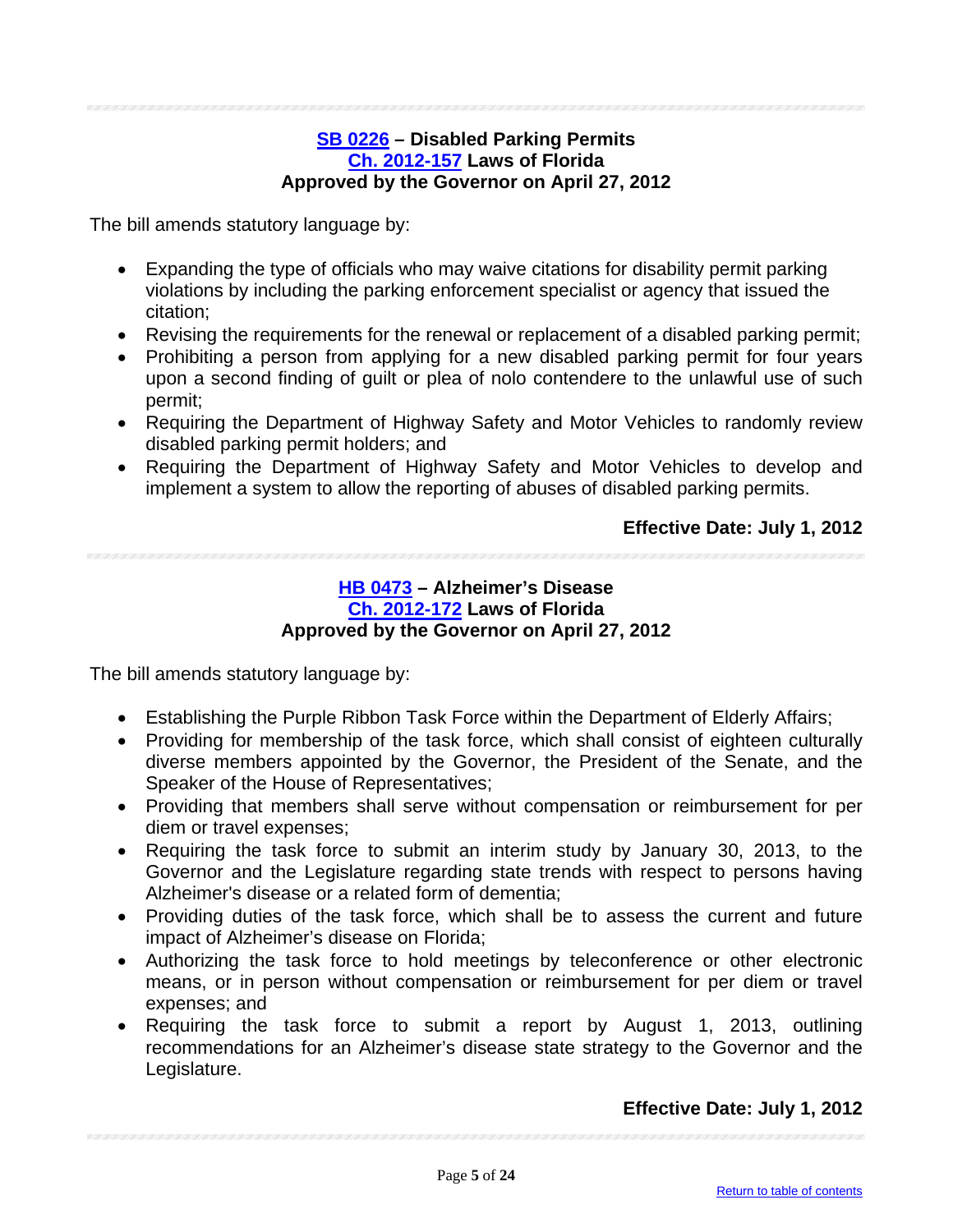#### **[HB 0509](http://flhouse.gov/Sections/Documents/loaddoc.aspx?FileName=_h0509er.docx&DocumentType=Bill&BillNumber=0509&Session=2012) – Pharmacy [Ch. 2012-060](http://laws.flrules.org/2012/60) Laws of Florida Approved by the Governor on April 6, 2012**

<span id="page-5-0"></span>The bill amends statutory language by:

- Revising and expanding the types of vaccines that pharmacists may administer to include the influenza and pneumococcal vaccines;
- Authorizing pharmacists to administer the shingles vaccine pursuant to a prescription issued by a licensed physician;
- Authorizing pharmacists to administer epinephrine auto-injections within the framework of established protocol; and
- Requiring each pharmacist certified to administer a vaccine or epinephrine autoinjection to complete a three-hour continuing education course on safe and effective administration as part of the biennial relicensure or recertification process.

## **Effective Date: July 1, 2012**

<span id="page-5-1"></span>

#### **[HB 0653](http://flhouse.gov/Sections/Documents/loaddoc.aspx?FileName=_h0653er.docx&DocumentType=Bill&BillNumber=0653&Session=2012) – Health Care Fraud [Ch. 2012-064](http://laws.flrules.org/2012/64) Laws of Florida Approved by the Governor on April 6, 2012**

The bill amends statutory language by:

- Revising the grounds under which the Department of Health (DOH) or corresponding board is required to refuse to admit a candidate to examination and refuse to issue or renew a license, certificate, or registration of a health care practitioner;
- Providing that all persons who were denied renewal of licensure, certification, or registration under s. 456.0635(3), F.S., may regain licensure, certification, or registration only by completing the application process for initial licensure; and
- Providing an exception that these provisions do not apply to applicants for initial licensure who were enrolled in an educational program recognized by DOH on or before July 1, 2009, and who applied for licensure after July 1, 2012.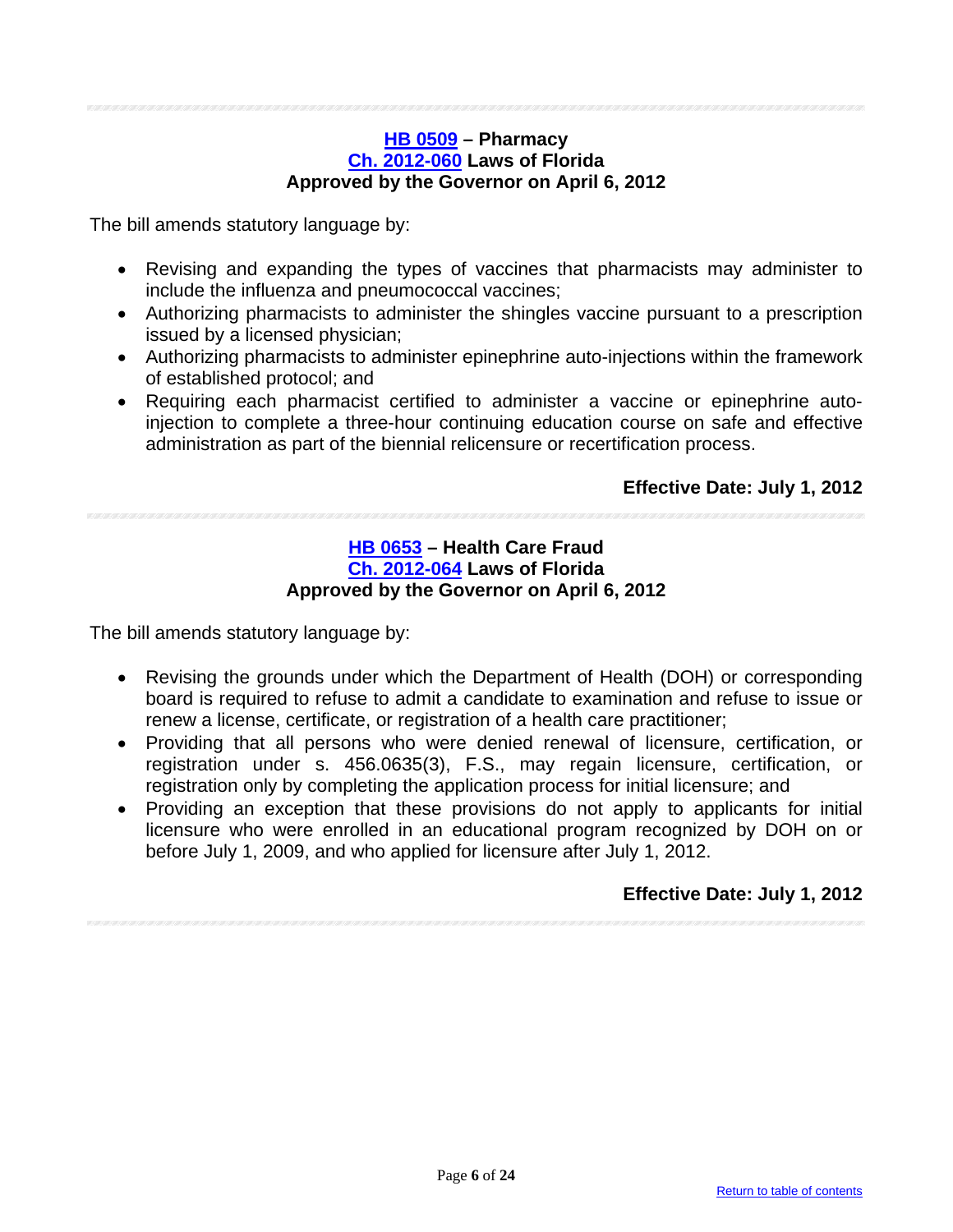#### **[SB 0694](http://flsenate.gov/Session/Bill/2012/0694/BillText/er/PDF) – Adult Day Care Centers [Ch. 2012-043](http://laws.flrules.org/2012/43) Laws of Florida Approved by the Governor on April 6, 2012**

<span id="page-6-0"></span>The bill amends statutory language by:

- Citing the act as the "Specialized Alzheimer's Services Adult Day Care Act";
- Prohibiting an adult day care center from claiming to be licensed or designated as a specialized Alzheimer's services adult day care center unless the center has the proper licensure designation;
- Providing educational and experience requirements for the operator of an adult day care center seeking licensure designation as a specialized Alzheimer's services adult day care center;
- Requiring that dementia-specific services in a participant's file be medically documented and signed by a licensed physician; and
- Requiring that the center coordinate and execute discharge procedures with a participant who has a documented diagnosis of Alzheimer's disease or a dementiarelated disorder and the caregiver if the participant's enrollment in the center is involuntarily terminated.

**Effective Date: July 1, 2012**

#### **[SB 0730](http://flsenate.gov/Session/Bill/2012/0730/BillText/er/PDF) – Medicaid Managed Care Plans [Ch. 2012-044](http://laws.flrules.org/2012/44) Laws of Florida Approved by the Governor on April 6, 2012**

<span id="page-6-1"></span>The bill amends statutory language by:

- Specifying which health plan entities are subject to the subscriber assistance program;
- Authorizing the Agency for Health Care Administration (AHCA) to extend or modify, prior to October 1, 2014, certain contracts with behavioral health care providers that are reimbursed through a capitated, prepaid arrangement;
- Directing AHCA to calculate a medical loss ratio for managed care plans under the existing Medicaid reform pilot program and the new statewide Medicaid managed care program, if required as a condition of a Medicaid waiver; and
- Specifying that contracts necessary to administer the Medicaid program are not rules and are not subject to s. 120, F.S., the Administrative Procedure Act.

**Effective Date: July 1, 2012 (except sections 1, 11, 12, and 13, which take effect May 12, 2012)**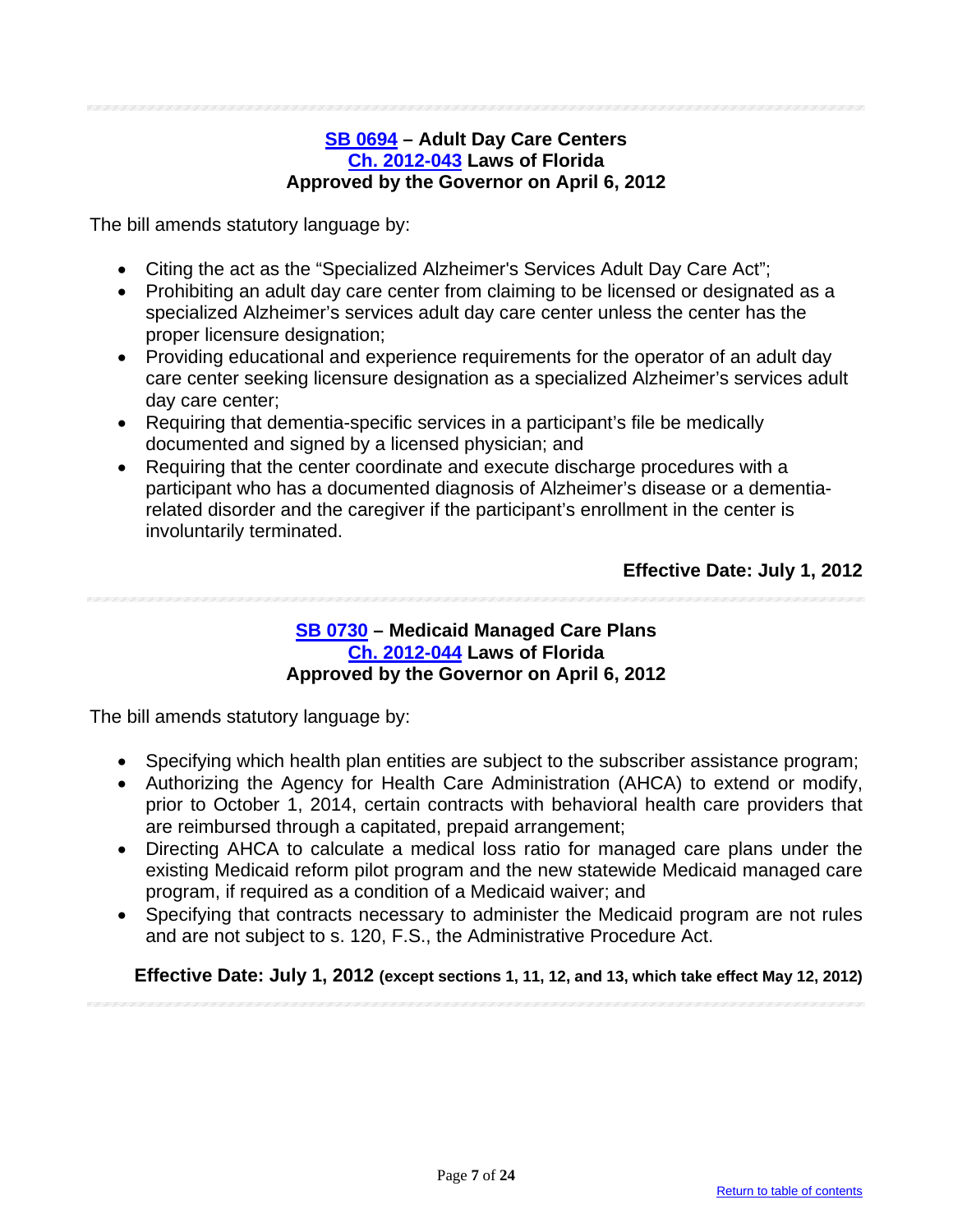#### **[HB 0787](http://flhouse.gov/Sections/Documents/loaddoc.aspx?FileName=_h0787e1.docx&DocumentType=Bill&BillNumber=0787&Session=2012) – Health Care Facilities [Ch. 2012-160](http://laws.flrules.org/2012/160) Laws of Florida Approved by the Governor on April 27, 2012**

<span id="page-7-0"></span>The bill amends statutory language by:

- Revising provisions relating to other needed services provided by licensed nursing home facilities, including respite care, therapeutic spa, and adult day services;
- Revising provisions for facilities that are eligible to share programming and staff;
- Providing that provisions concerning internal risk management are simplified to require that nursing homes submit a report to the Agency for Health Care Administration (AHCA) within 15 calendar days after an adverse event occurs;
- Providing for the rights of persons receiving respite care in nursing home facilities;
- Requiring that a prospective respite care recipient provide medical documentation to a nursing home facility;
- Providing an exemption from certain certificate-of-need requirements to provide for the creation of a pilot project in any of the specified AHCA subdistricts;
- Requiring a nursing home to be affiliated with an accredited nursing school that offers certain degree programs;
- Defining the term "day" for the purposes of day care services provided to adults who are not residents;
- Providing a funding limitation on sheltered nursing home beds used to provide assisted living, rather than extended congregate care, services;
- Authorizing certain sharing of areas, services, and staff between such sheltered beds and nursing home beds in those facilities; and
- Redefining "geriatric outpatient clinic" and "resident care plan" and defining "therapeutic spa services" applicable to regulation of nursing home facilities.

# **Effective Date: July 1, 2012**

#### **[HB 0803](http://flhouse.gov/Sections/Documents/loaddoc.aspx?FileName=_h0803er.docx&DocumentType=Bill&BillNumber=0803&Session=2012) – Child Protection [Ch. 2012-178](http://laws.flrules.org/2012/178) Laws of Florida Approved by the Governor on April 27, 2012**

<span id="page-7-1"></span>The bill amends statutory language by:

- Revising the provisions relating to criminal history records checks on persons considered for child placement;
- Amending the central abuse hotline procedures to provide that the hotline may accept a call from a parent or legal custodian seeking assistance for themselves when the call does not meet the statutory requirement of abuse, abandonment, or neglect;
- Allowing the Department of Children and Families (DCF) to discontinue an investigation if it is determined that a false report of abuse, abandonment, or neglect has been filed;
- Requiring DCF to maintain one electronic child welfare case file for each child;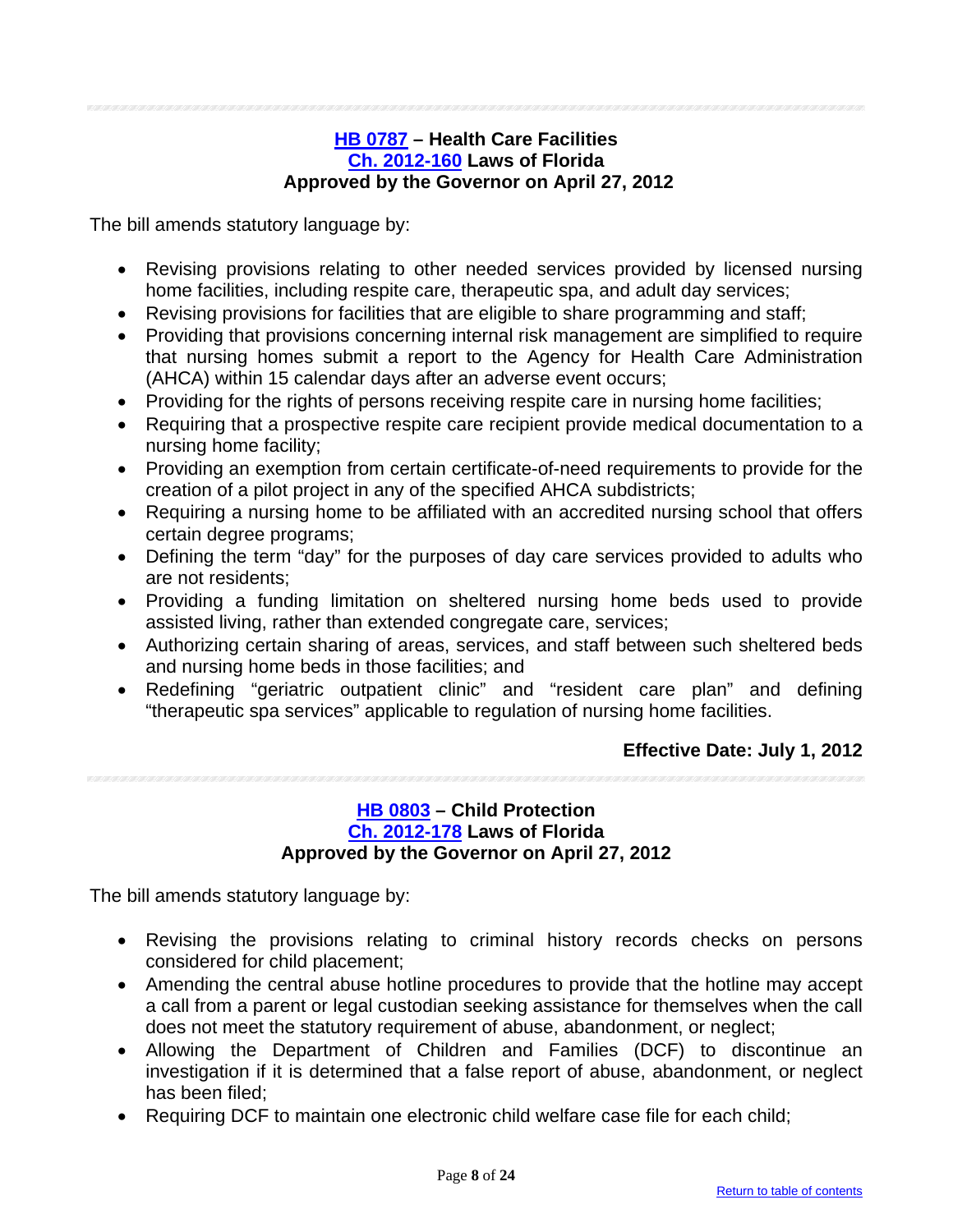- Eliminating the current bifurcated investigative process and providing for a single procedure for every case accepted for investigation;
- Revising the child protective injunction process to prevent child abuse and to mirror language in the civil injunction process in chapter 741, F.S.;
- Requiring a home study report if a child has been removed from the home and will be remaining with the parent;
- Amending requirements relating to criminal background and records checks for individuals being considered for placement of a child; and
- Providing that the Children and Youth Cabinet shall meet at least four times but no more than six times each year.

# **Effective Date: July 1, 2012**

#### **[HB 0943](http://flhouse.gov/Sections/Documents/loaddoc.aspx?FileName=_h0943er.docx&DocumentType=Bill&BillNumber=0943&Session=2012) – Background Screening [Ch. 2012-073](http://laws.flrules.org/2012/73) Laws of Florida Approved by the Governor on April 6, 2012**

<span id="page-8-0"></span>The bill amends statutory language by:

- Revising the exemptions from background screening requirements for certain mental health personnel working in a facility licensed under chapter 395, F.S.;
- Revising the exemptions from background screening requirements for certain law enforcement officers if they are working or volunteering in a capacity that would otherwise require them to be screened;
- Establishing a rescreening schedule for individuals who have been screened and qualified to work by the Agency for Health Care Administration (AHCA);
- Creating a definition of the term "specified agency" for the purposes of conducting background screening. These agencies include the Department of Health (DOH), the Department of Children and Family Services (DCF), the Agency for Health Care Administration (AHCA), the Department of Elder Affairs (DOEA), the Department of Juvenile Justice (DJJ), the Agency for Persons with Disabilities (APD), and the Division of Vocational Rehabilitation (VR);
- Revising the provisions related to background screening for persons rendering care in the consumer-directed care program by transferring the duties from APD to AHCA;
- Specifying that employers of direct service providers previously qualified for employment or volunteer work under Level 1 screening standards, and individuals required to be screened according to the Level 2 screening standards, shall be rescreened every five years, except in cases where fingerprints are electronically retained;
- Providing that the cost of screening shall be borne by the provider or person being screened;
- Providing the conditions for the denial, suspension, termination, or revocation of a registration or other agreements;
- Including a person who has access to a client's personal identification information within the definition of the term "direct service provider";
- Exempting certain professionals licensed by DOH, attorneys in good standing, relatives of clients, and certain volunteers from level 2 background screening;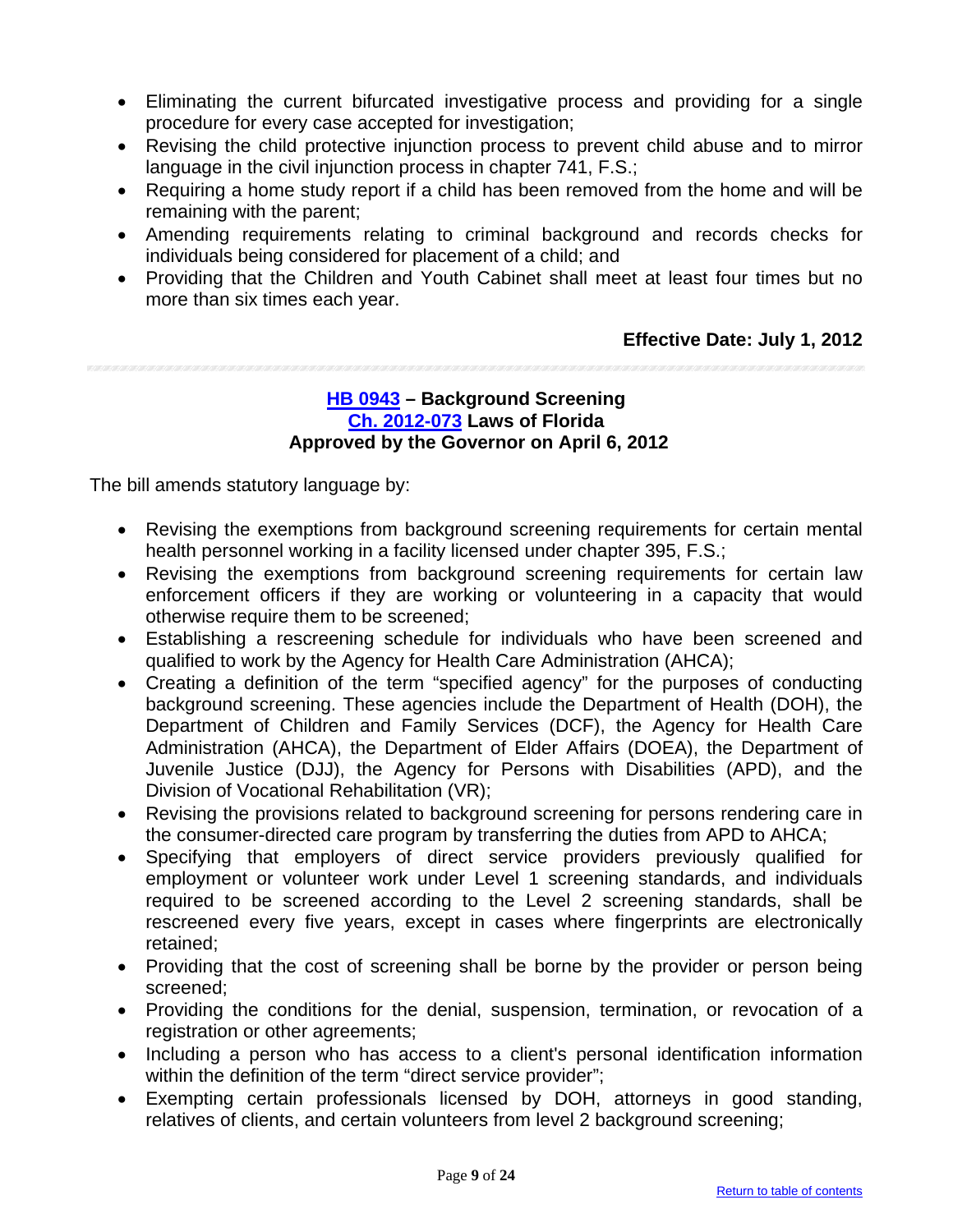- Authorizing an employer to hire an employee to a position that otherwise requires background screening before the completion of a screening process for the purpose of training an employee;
- Prohibiting an employee from having direct contact with vulnerable persons until the screening process is complete;
- Creating the Care Provider Background Screening Clearinghouse under AHCA, in consultation with FDLE, to be implemented to the fullest extent possible by September 30, 2013;
- Providing for "specified agencies" to share the results of criminal history checks;
- Providing the exemption for certain employees who have undergone a criminal history check before the clearinghouse is operational;
- Requiring an applicant to pay the costs of fingerprint processing;
- Providing for requirements relating to fingerprinting including who may take the prints, standards for vendors, and fee collection;
- Providing procedures for the submission of fingerprints by private vendors, private entities, and public agencies; and
- Specifying the standards for the electronic submission of fingerprints.

# **Effective Date: Upon Becoming Law**

<span id="page-9-0"></span>

#### **[HB 1097](http://flhouse.gov/Sections/Documents/loaddoc.aspx?FileName=_h1097er.docx&DocumentType=Bill&BillNumber=1097&Session=2012) – Sexually Violent Predators [Ch. 2012-079](http://laws.flrules.org/2012/79) Laws of Florida Approved by the Governor on April 6, 2012**

The bill amends statutory language by:

- Requiring the Department of Children and Families (DCF) to prioritize written assessments and recommendations for a person scheduled or up for review for release within one year;
- Extending the deadline to the next working day thereafter that the department's multidisciplinary team is required to complete its assessment to the state attorney;
- Allowing a sexually violent predator, who has a deportation detainer and is released from confinement, to be taken into custody by the federal government rather than be immediately committed to the custody of DCF; and
- Making it a third-degree felony for a person to knowingly and intentionally bring, send, take, or attempt to take any intoxicating beverage, controlled substance, firearm, or weapon into a facility providing secure confinement and treatment under the Jimmy Ryce Act.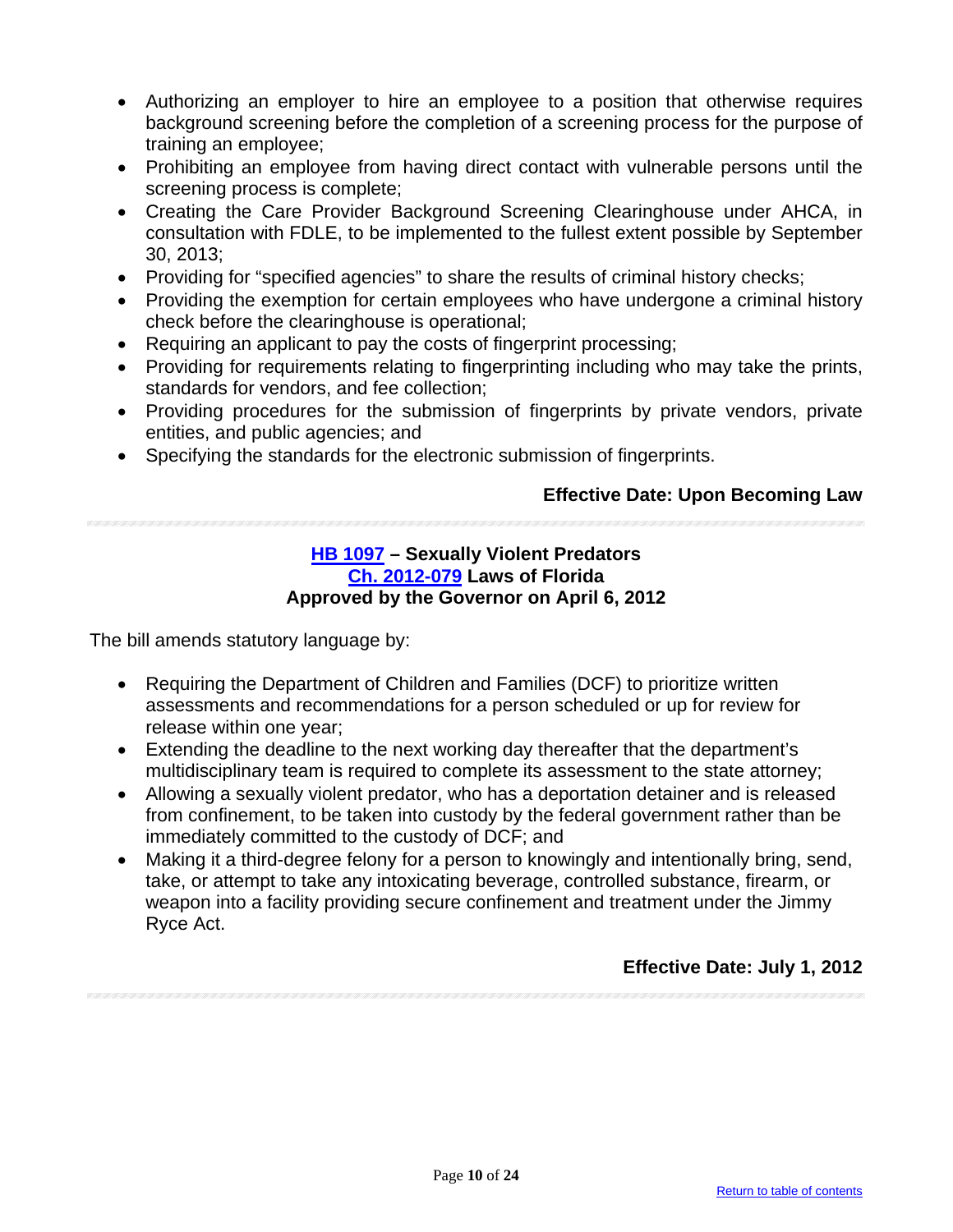#### **[HB 1163](http://flhouse.gov/Sections/Documents/loaddoc.aspx?FileName=_h1163er.docx&DocumentType=Bill&BillNumber=1163&Session=2012) – Adoption [Ch. 2012-081](http://laws.flrules.org/2012/81) Laws of Florida Approved by the Governor on April 6, 2012**

<span id="page-10-0"></span>The bill amends statutory language by:

- Requiring the Department of Children and Families (DCF) to inform the parents of a child of the availability of private placement of the child with an adoption entity;
- Requiring the use of an adoption entity for all adoptions of minor children, unless the adoption is by a relative or stepparent;
- Revising the provisions relating to scientific testing to determine the paternity or maternity of a minor;
- Revising the obligations and responsibilities of an unmarried biological father seeking to assert his parental rights with regard to his child;
- Prohibiting a court from increasing contact between an adopted child and siblings, birth parents, or other relatives without the consent of the adoptive parents;
- Requiring a court to advise the biological parent who is party to the dependency proceeding of the right to participate in a private adoption; and
- Placing restrictions on advertisements offering a minor for adoption or seeking a minor for adoption and establishes criminal penalties for violations of the advertising restrictions.

**Effective Date: July 1, 2012**

#### **[HB 1205](http://flhouse.gov/Sections/Documents/loaddoc.aspx?FileName=_h1205er.docx&DocumentType=Bill&BillNumber=1205&Session=2012) – Drug-Free Workplace [Ch. 2012-008](http://laws.flrules.org/2012/8) Laws of Florida Approved by the Governor on March 20, 2012**

<span id="page-10-1"></span>The bill amends statutory language by:

- Requiring that drug testing be conducted within each state agency's appropriation;
- Authorizing agencies within state government to require employees to submit to periodic random drug testing;
- Revising the provisions relating to discharging or disciplining certain employees;
- Authorizing an agency to refer an employee, at the employee's expense, to an employee assistance program or alcohol and drug rehabilitation program, if they are not discharged;
- Requiring an employer to transfer an employee to a job assignment he or she can perform safely and effectively while participating in an employee assistance program or alcohol and drug rehabilitation program; or place that employee on leave status if such a position is unavailable;
- Authorizing an employee to use accumulated leave credits before being placed on leave without pay;
- Providing that an employer remains qualified for an insurer rate plan that discounts rates for workers' compensation and employer's liability insurance policies if that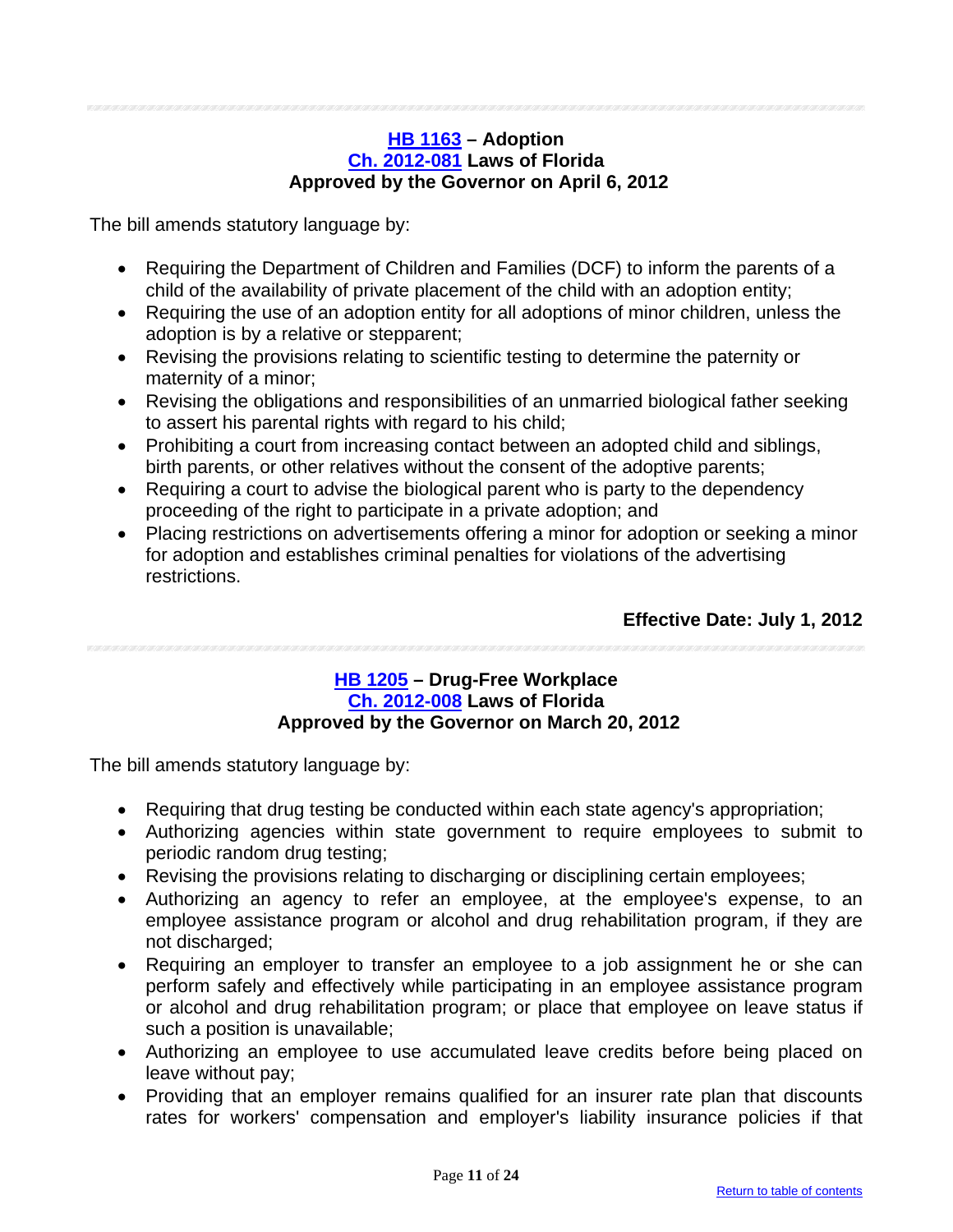employer maintains a drug-free workplace program that is broader in scope than that provided for by standards and procedures established in this act;

- Authorizing a public employer to conduct random drug tests of certain employees under specified conditions; and
- Providing requirements for a public sector employer when assigning the public sector employee to a position other than the mandatory-testing position.

## **Effective Date: July 1, 2012**

# <span id="page-11-0"></span>**[HB 1229](http://myfloridahouse.gov/Sections/Documents/loaddoc.aspx?FileName=_h1229er.docx&DocumentType=Bill&BillNumber=1229&Session=2012) – Reorganization of the Department of Children and Family Services [Ch. 2012-084](http://laws.flrules.org/2012/84) Laws of Florida Approved by the Governor on April 6, 2012**

The bill amends statutory language by:

- Changing the name of the Department of Children and Family Services to the Department of Children and Families (DCF);
- Authorizing DCF to restructure its organizational units to establish circuits, which are aligned geographically with judicial circuits, and regions, which include multiple circuits in geographical proximity to each other;
- Removing obsolete language related to service districts and a prototype region;
- Revising the mission of DCF;
- Providing for the appointment of a Director for Substance Abuse and Mental Health to head the state's Substance Abuse and Mental Health Program Office; and
- Deleting the authority of the Governor to appoint an executive director of the State Office on Homelessness;

#### **Effective Date: July 1, 2012**

## **[HB 1263](http://flhouse.gov/Sections/Documents/loaddoc.aspx?FileName=_h1263e3.docx&DocumentType=Bill&BillNumber=1263&Session=2012) – Department of Health [Ch. 2012-184](http://laws.flrules.org/2012/184) Laws of Florida Approved by the Governor on April 27, 2012**

<span id="page-11-1"></span>The bill amends statutory language by:

- Revising the purpose of the Department of Health (DOH) to reflect organizational changes that were recommended as a result of the DOH review required by the 2010 Legislature in HB 5311;
- Revising the duties of the State Surgeon General;
- Defining the term "Down syndrome" and the term "Developmental Disability" as delineated in s. 393.063(9);
- Providing that two or more counties may combine for the operation of a county health department by an agreement that meets certain criteria;
- Requiring DOH to be responsible for the state public health system;
- Requiring DOH to provide leadership for a partnership involving federal, state, and local government and the private sector to accomplish public health goals;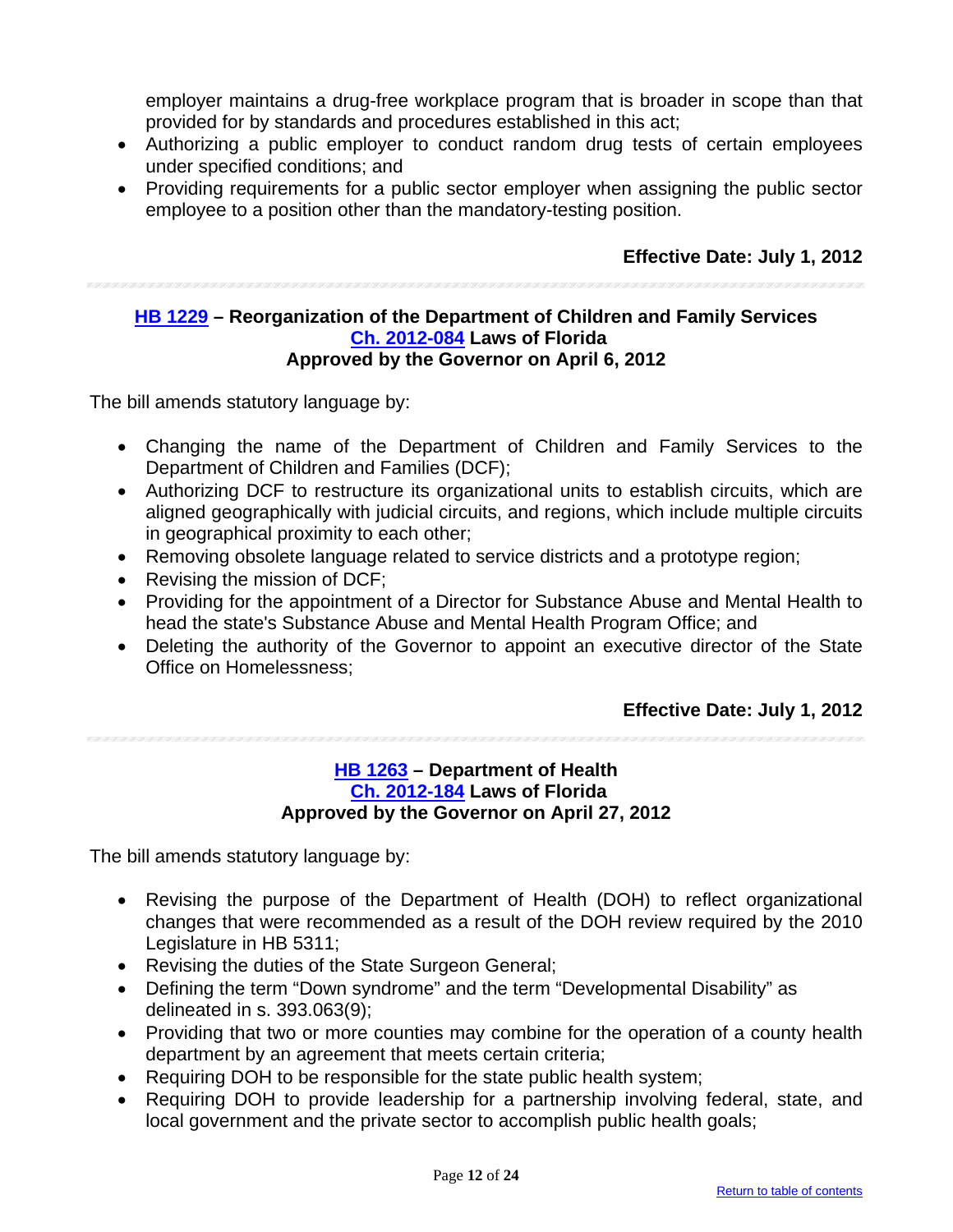- Allowing counties to enact health regulations and ordinances consistent with state public health laws and rules;
- Requiring DOH to establish rules for the conditions and procedures for imposing and releasing quarantine;
- Providing that the rules established under this section of law supersede all rules enacted by other state agencies, boards, or political subdivisions;
- Requiring a health care practitioner to provide certain information when a developmental disability is diagnosed based on the results of a prenatal test and establishing an advisory council to assist DOH to develop an information clearinghouse related to developmental disabilities;
- Revising eligibility requirements of the Children's Medical Services (CMS) program so that a child must have a diagnosis of one or more chronic and serious medical conditions, the family has a need for specialized services, and the child is enrolled in Medicaid;
- Requiring a physician who performs liposuction procedures in an office setting where more than 1,000 cubic centimeters of supernatant fat is removed to register the office with DOH; and
- Providing that the violation of rules established under this section, a quarantine, or a requirement adopted pursuant to a declared public health emergency is a seconddegree misdemeanor.

# **Effective Date: Upon becoming law, except as otherwise provided**

#### **[HB 1351](http://flhouse.gov/Sections/Documents/loaddoc.aspx?FileName=_h1351er.docx&DocumentType=Bill&BillNumber=1351&Session=2012) – Homeless Youth [Ch. 2012-186](http://laws.flrules.org/2012/186) Laws of Florida Approved by the Governor on April 27, 2012**

<span id="page-12-0"></span>The bill amends statutory language by:

- Defining the term "certified homeless youth";
- Providing that a minor 16 years of age or older may petition a court for removal of the disabilities of nonage;
- Allowing the minor to avoid having to prepay court costs and fees when filing the petition;
- Allowing a certified homeless youth or a minor who has had disabilities of nonage removed through marriage or by a judicial process may obtain a certified copy of his or her birth certificate; and
- Requiring the court to advance these cases on the calendar.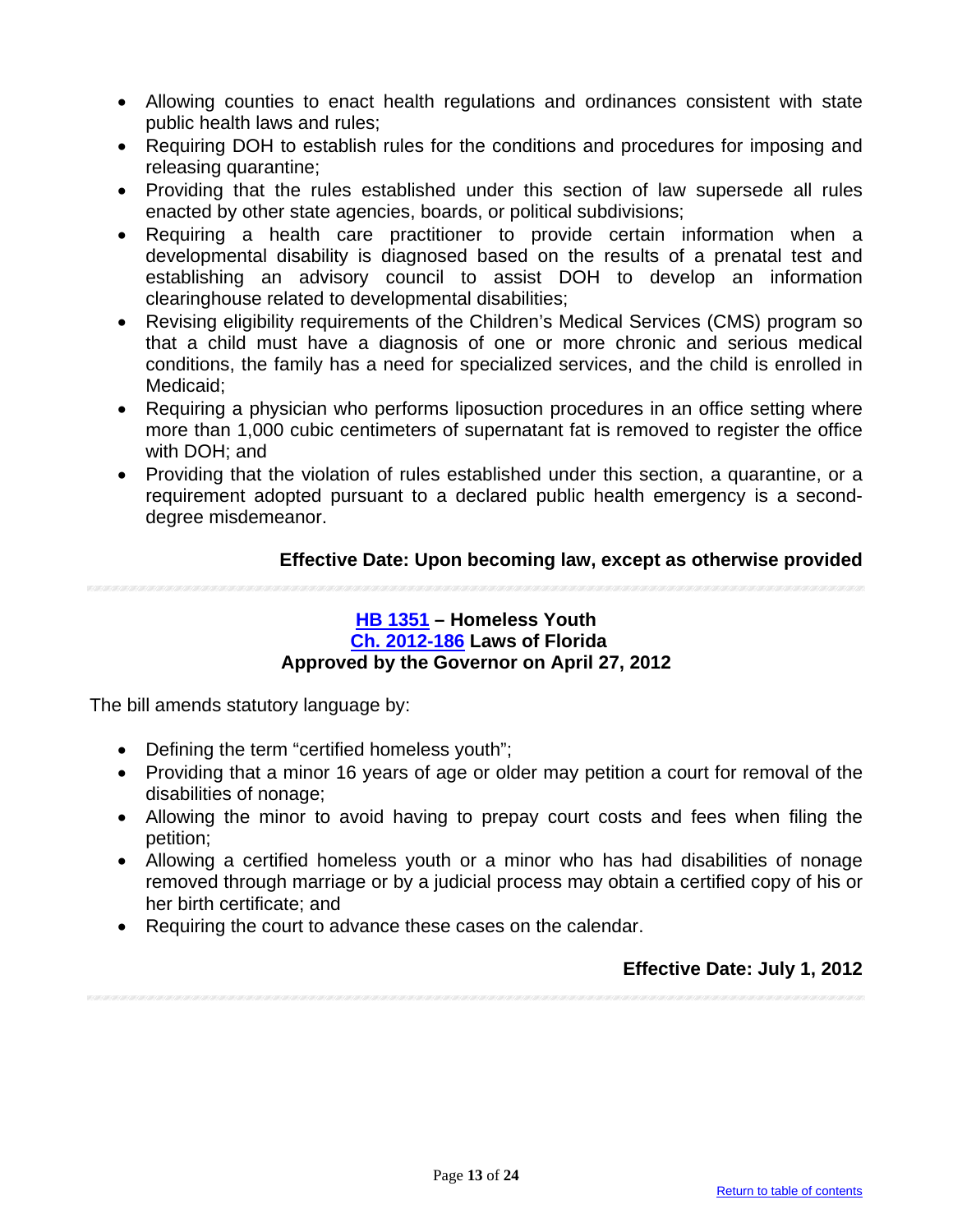#### **[HB 5301](http://flsenate.gov/Session/Bill/2011/2100/BillText/er/PDFhttp:/flsenate.gov/Session/Bill/2011/2100/BillText/er/PDF) – Medicaid Services [Ch. 2012-033](http://laws.flrules.org/2012/33) Laws of Florida Approved by the Governor on May 29, 2012**

<span id="page-13-0"></span>The bill amends statutory language by:

- Removing the prohibition against subsidized Kidcare coverage for children of public employees who are eligible for state group health insurance;
- Directs the Department of Children and Families (DCF) and the Agency for Health Care Administration (AHCA), subject to an appropriation, to develop a new system of eligibility for Medicaid and Kidcare, consistent with requirements of federal and state laws;
- Limiting payment for emergency room services for a nonpregnant Medicaid recipient 21 years of age or older to six visits per year;
- Eliminating Medicaid optional coverage for chiropractic services and podiatric services for a Medicaid recipient 21 years of age or older;
- Revising the timeline and parameters for AHCA to develop a plan to transfer the state's hospital payments to a diagnosis related group (DRG) system, with a target implementation date of July 1, 2013;
- Updating statutes relating to the disproportionate share hospital (DSH) program so the program uses the proper data to calculate the distribution of dollars. Also repeals two sections of statutes for two perennially unfunded DSH programs;
- Expanding the scope of the home health agency monitoring pilot project and the comprehensive care management pilot project;
- Authorizing AHCA to contract with certain organizations in order to provide services under the federal Program of All-inclusive Care for the Elderly (PACE) in Manatee, Sarasota, De Soto, and Broward counties; and
- Expanding a statewide pilot project for the delivery of Medicaid services for persons diagnosed with HIV/AIDS.

**Effective Date: July 1, 2012**

#### **[HB 5303](http://flhouse.gov/Sections/Documents/loaddoc.aspx?FileName=_h5303e1.docx&DocumentType=Bill&BillNumber=5303&Session=2012) – Department of Children and Family Services [Ch. 2012-136](http://laws.flrules.org/2012/136) Laws of Florida Approved by the Governor on April 20, 2012**

<span id="page-13-1"></span>The bill amends statutory language by:

• Revising the age limit requirements for young adults eligible for independent living services.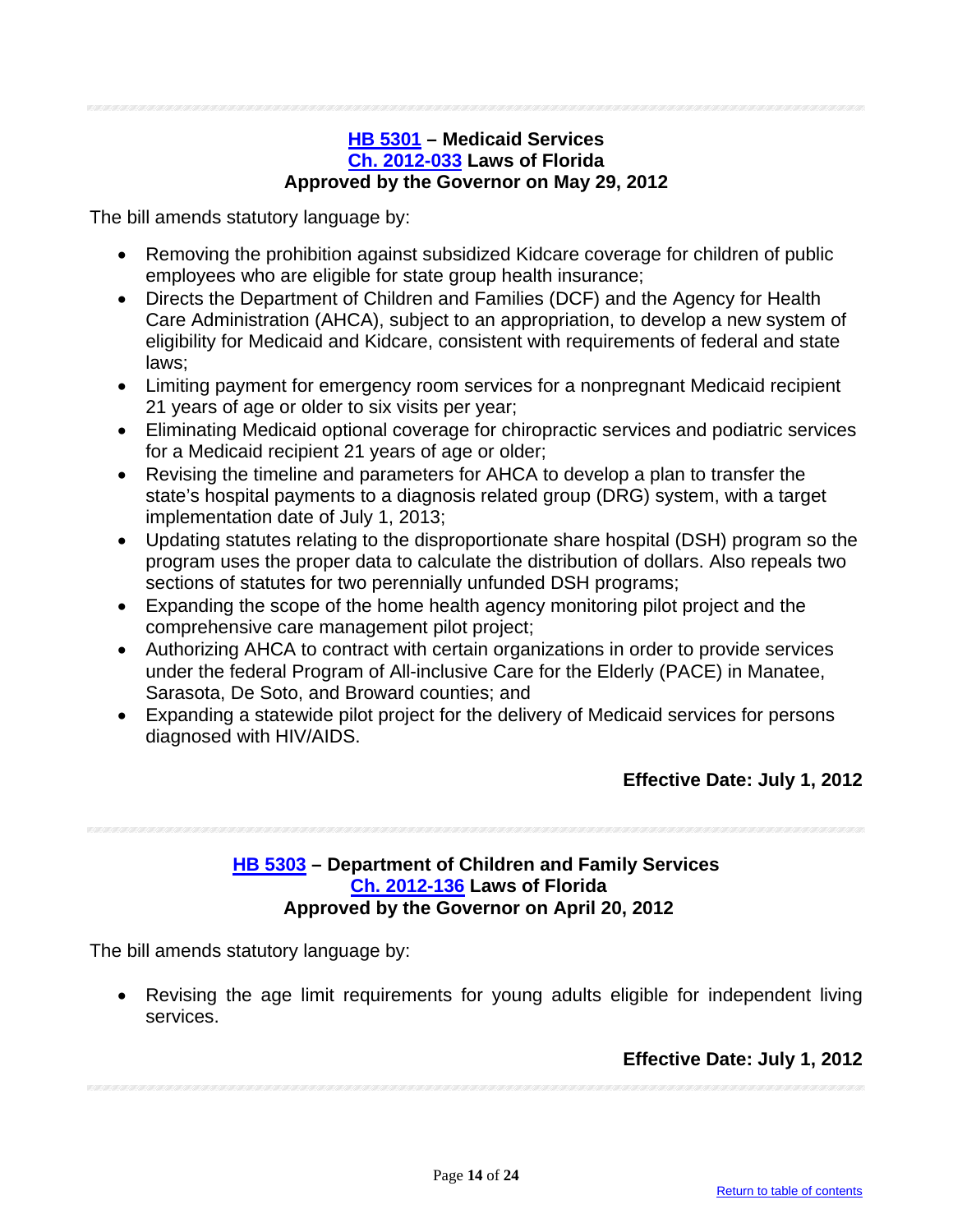#### **[HB 7093](http://flhouse.gov/Sections/Documents/loaddoc.aspx?FileName=_h7093er.docx&DocumentType=Bill&BillNumber=7093&Session=2012) – Domestic Violence [Ch. 2012-147](http://laws.flrules.org/2012/147) Laws of Florida Approved by the Governor on April 20, 2012**

<span id="page-14-0"></span>The bill amends statutory language by:

- Defining the term "coalition" as it relates to domestic violence;
- Limiting the Department of Children and Families' (DCF) role in the certification of domestic violence shelters to the initial certification, suspension, and revocation. Ongoing certification of domestic violence shelters will be performed by the Florida Coalition Against Domestic Violence (FCADV);
- Requiring DCF to partner with FCADV to coordinate and administer the statewide activities related to the prevention of domestic violence;
- Requiring DCF to contract with the FCADV for the delivery and management of services for the state's domestic violence program;
- Providing duties for FCADV as it manages delivery of services to the state's domestic violence program; and
- Eliminating the certification of batterers' intervention programs as well as the authority for DCF to collect fees associated with the certification program.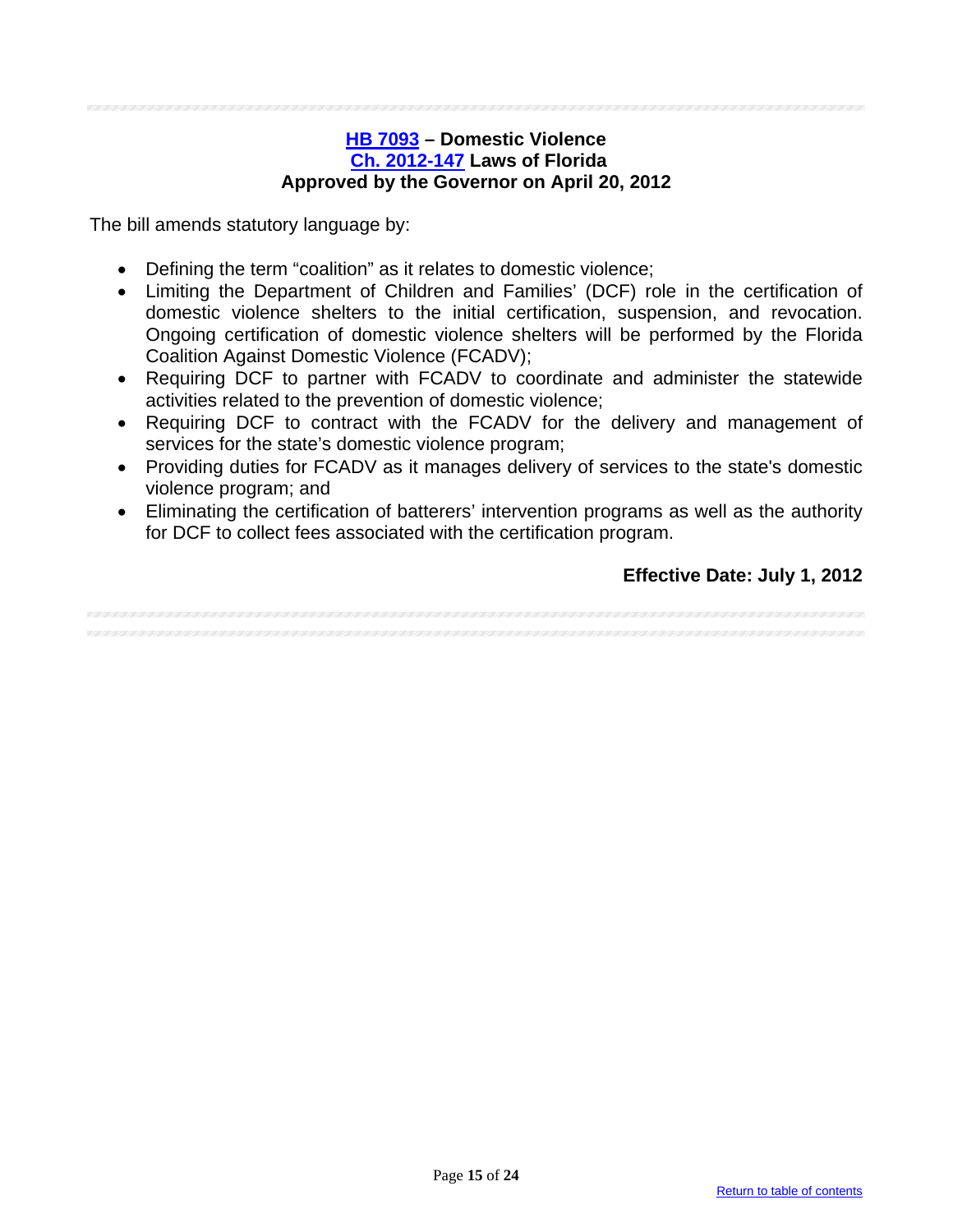# *APPROPRIATIONS UPDATE*

<span id="page-15-0"></span>*The following is an overview of the budget for the Agency for Persons with Disabilities passed by the Florida Legislature during the 2012 Session.*

#### **[HB 5001](http://flhouse.gov/Sections/Documents/loaddoc.aspx?FileName=HB_5001_E2.pdf&DocumentType=Bill&BillNumber=5001&Session=2012) – General Appropriations Act [Ch. 2012-118](http://laws.flrules.org/2012/118) Laws of Florida Approved by the Governor on April 17, 2012, with Line Item Vetos**

## **Major funding decisions:**

- The funding for the Agency for Persons with Disabilities (APD) totals \$1.074 billion.
- Appropriation for the Home and Community-Based Services (HCBS) waiver was increased from \$810,437,372 for FY 11-12 to \$877,061,351 for FY 12-13. In addition, \$20.5 million in general revenue was provided to cover a portion of the deficit for FY 11-12.
- The agency is required to submit monthly surplus/deficit reports projecting the total Medicaid waiver program expenditures along with any corrective action plans necessary to align program expenditures with annual appropriations.
- The agency, in consultation with the Agency for Health Care Administration, is directed to develop a plan to implement a transition program to transfer eligible beneficiaries from Intermediate Care Facilities for the Developmentally Disabled (ICF/DD) to community-based alternatives.
- The Room and Board category was reduced by \$309,672 or 8.15%.
- The Individual and Family Supports (IFS) category was reduced by \$400,000 or 2.38%.
- Administration in area offices and Central Office was reduced by 67 Full-Time Equivalents (FTEs) and \$4,975,362 or 7.14%.
- Developmental disability training programs within the IFS and HCBS waiver categories require a 12.5% match from local sources.
- There are eight special member projects included in the agency's appropriation:
	- $\circ$  \$1,000,000 in nonrecurring funds was provided for the Loveland Center, Inc., in Sarasota County.
	- o \$650,000 in nonrecurring funds was provided for Quest Kids.
	- $\circ$  \$35,000 in nonrecurring funds was provided for the ARC of Martin County.
	- $\circ$  \$2,000,000 in nonrecurring funds was provided for the ARC of Florida.
	- o \$1,000,000 in nonrecurring funds was provided for the Brevard Achievement Center.
	- o \$500,000 in nonrecurring funds was provided for the Dan Marino Foundation Florida Vocational College in Broward County. **VETOED**
	- o \$121,668 in nonrecurring funds was provided for the Scott Center for Autism at the Florida Institute of Technology.
	- o \$500,000 in recurring funds was provided for the Special Olympics Healthy Athletes Program.
- \$500,000 in Fixed Capital Outlay funds were provided for renovations and restorations to the William J. (Billy Joe) Rish Recreational Park. **VETOED**

# **Effective Date: July 1, 2012, except as otherwise provided**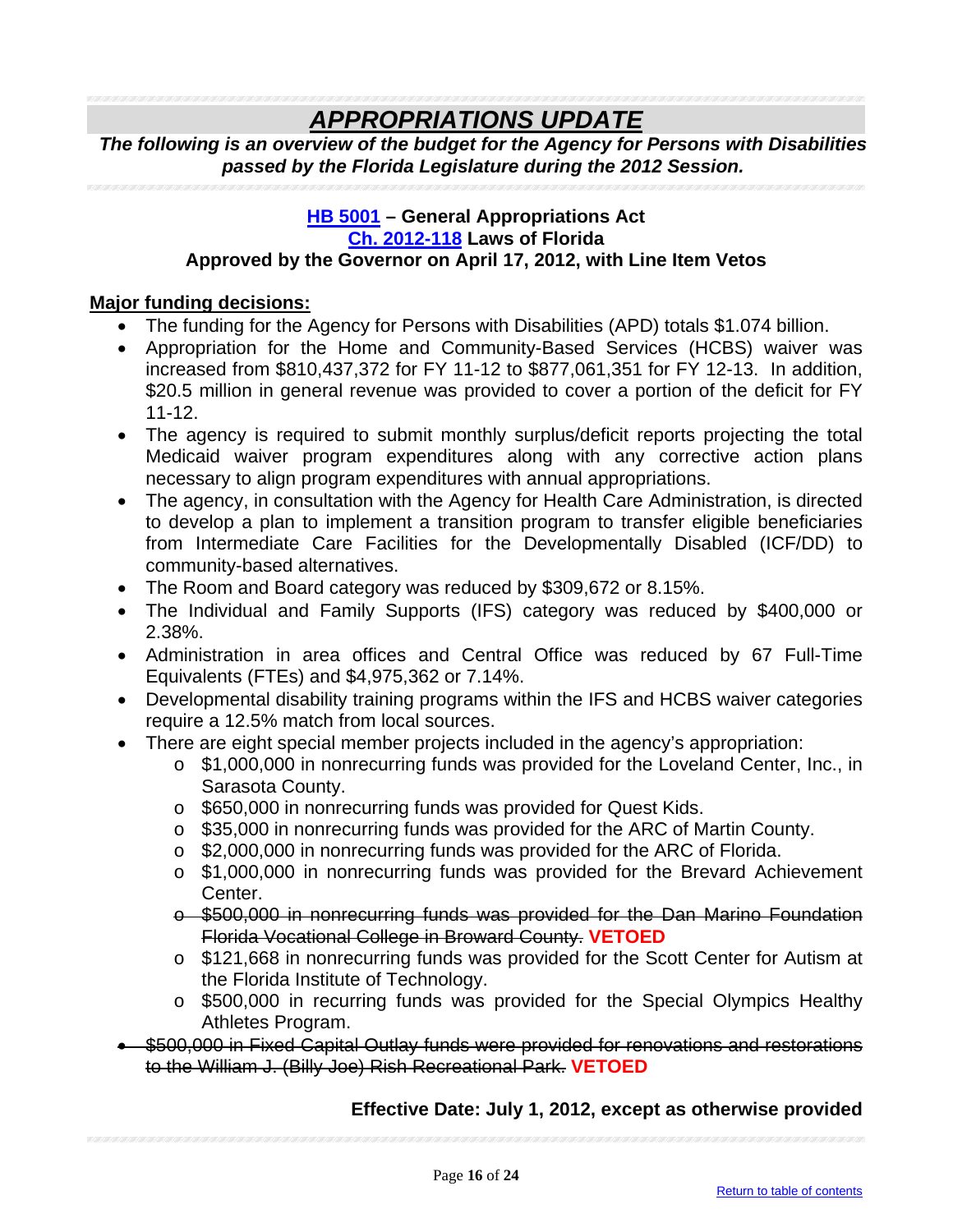## **[HB 5003](http://flhouse.gov/Sections/Documents/loaddoc.aspx?FileName=_h5003er.docx&DocumentType=Bill&BillNumber=5003&Session=2012) – Implementing the General Appropriations Act [Ch. 2012-119](http://laws.flrules.org/2012/119) Laws of Florida Approved by the Governor on April 17, 2012**

<span id="page-16-0"></span>• This bill provides for the implementation of the General Appropriations Act.

## **Effective Date: Upon becoming law, except as otherwise provided**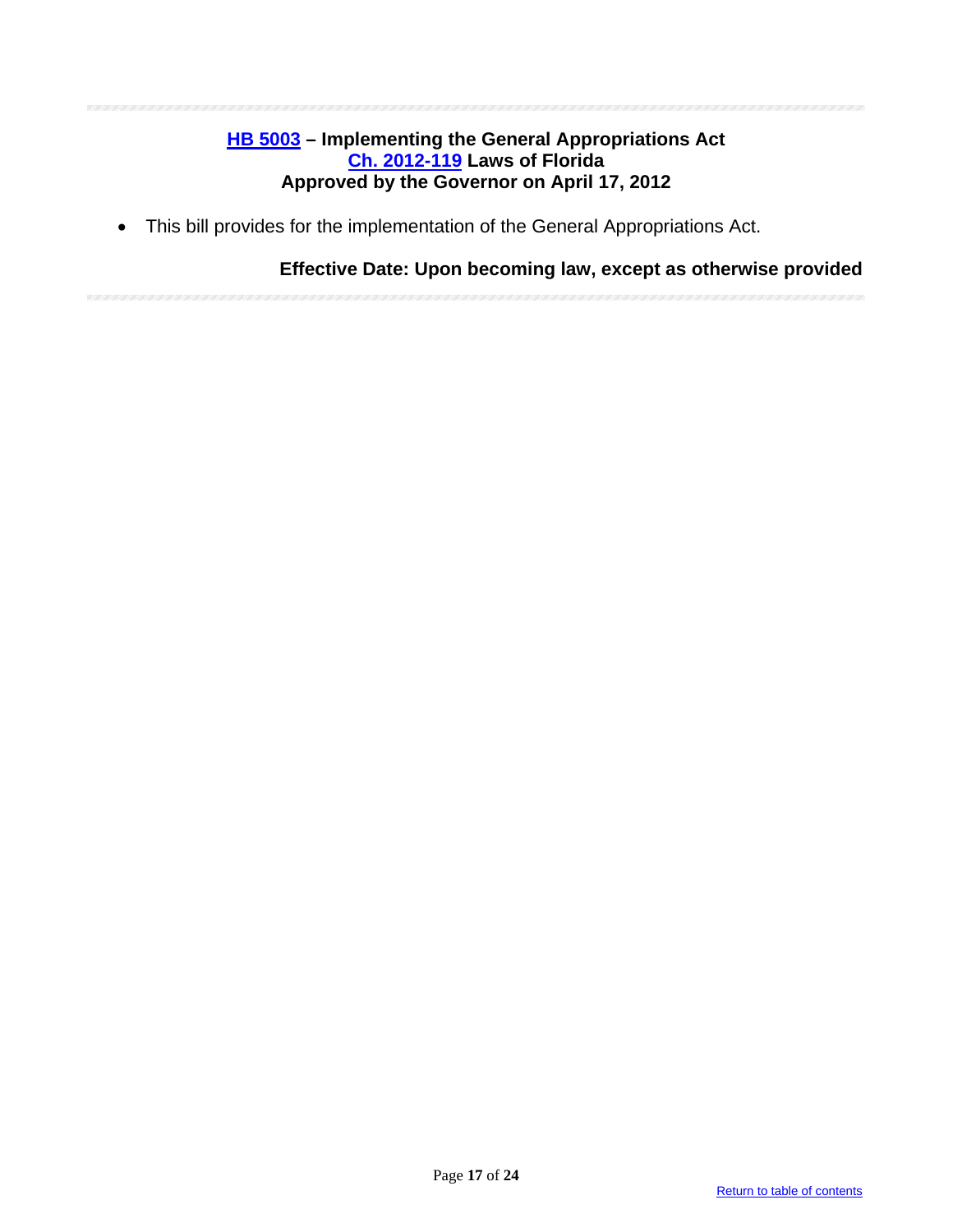|                            | Agency for Persons with Disabilities FY 2012-13 |                                                         |                    |                          |                    |                      |
|----------------------------|-------------------------------------------------|---------------------------------------------------------|--------------------|--------------------------|--------------------|----------------------|
|                            |                                                 |                                                         |                    | FY 2011-12               |                    | HB 5001 FY 2012-2013 |
| <b>Budget</b><br>Entity    |                                                 |                                                         |                    |                          |                    |                      |
| Code                       |                                                 | <b>Budget Entity Title Appropriation Category Title</b> | <b>FTE</b>         | <b>ALL FUNDS</b>         | <b>FTE</b>         | <b>ALL FUNDS</b>     |
| 67100100                   | HOME & COMMUNITY SERVICES                       |                                                         | 313.50             |                          | 280.50             |                      |
|                            |                                                 | SALARIES AND BENEFITS                                   |                    | 14, 145, 389             |                    | 12,569,575           |
|                            |                                                 | OTHER PERSONAL SERVICES                                 |                    | 4,723,252                |                    | 3,942,276            |
|                            |                                                 | <b>EXPENSES</b>                                         |                    | 2,221,143                |                    | 2,214,329            |
|                            |                                                 | OPERATING CAPITAL OUTLAY                                |                    | 35,394                   |                    | 35,394               |
|                            |                                                 | G/A-INDIVIDUAL & FAMILY                                 |                    | 16,836,771               |                    | 16,436,771           |
|                            |                                                 | ROOM AND BOARD PAYMENTS                                 |                    | 3,800,000                |                    | 3,490,328            |
|                            |                                                 | CONTRACTED SERVICES                                     |                    | 154,701                  |                    | 139,231              |
|                            |                                                 | <b>G/A-CONTRACTED SERVICES</b>                          |                    | 735,346                  |                    | 6,394,944            |
|                            |                                                 | HOME/COMM SERVICES WAIVER                               |                    | 810,437,372              |                    | 811,944,457          |
|                            |                                                 | RISK MANAGEMENT INSURANCE                               |                    | 227,831                  |                    | 227,831              |
|                            |                                                 | TR/DMS/HR SVCS/STW CONTRCT                              |                    | 105,810                  |                    | 105,810              |
|                            |                                                 | <b>HCBS WAIVER RESTRUCTURING</b>                        |                    |                          |                    | 65,116,894           |
| 67100100 Total             |                                                 |                                                         | 313.50             | 853,423,009              | 280.50             | 922,617,840          |
| 67100200                   | PROGRAM MGT & COMPLIANCE                        |                                                         | 316.00             |                          | 322.00             |                      |
|                            |                                                 | SALARIES AND BENEFITS                                   |                    | 18,471,253               |                    | 19,554,098           |
|                            |                                                 | OTHER PERSONAL SERVICES                                 |                    | 751,071                  |                    | 674,855              |
|                            |                                                 | <b>EXPENSES</b>                                         |                    | 2,971,437                |                    | 3,147,238            |
|                            |                                                 | OPERATING CAPITAL OUTLAY                                |                    | 29,792                   |                    | 27,774               |
|                            |                                                 | TRANS TO DIV ADM HEARINGS                               |                    | 173,028                  |                    | 81,812               |
|                            |                                                 | CONTRACTED SERVICES                                     |                    | 239,033                  |                    | 381,575              |
|                            |                                                 | G/A-CONTRACTED SERVICES                                 |                    | 2,356,598                |                    | 2,013,289            |
|                            |                                                 | G/A-CONTRACT PROF SERVICES                              |                    | 93,558                   |                    | 3,874                |
|                            |                                                 | RISK MANAGEMENT INSURANCE                               |                    | 373,224                  |                    | 373,224              |
|                            |                                                 | HOME & COMM SERV ADMIN                                  |                    | 7,352,503                |                    | 6,617,252            |
|                            |                                                 | TR/DMS/HR SVCS/STW CONTRCT                              |                    | 120,477                  |                    | 134,717              |
|                            |                                                 | DCF DATA CENTER                                         |                    | 302,438                  |                    | 302,438              |
|                            |                                                 | SOUTHWOOD SHARED RESOURCES                              |                    | 315,819                  |                    | 118,233              |
|                            |                                                 | NORTHWOOD SRC (NSRC)<br>NORTHWEST REGIONAL DATA CENTER  |                    | 440,655                  |                    | 178,655              |
|                            |                                                 |                                                         |                    |                          |                    | 88,324               |
|                            |                                                 | TRFR SSRC - EMAIL SERVICES                              |                    |                          |                    |                      |
| 67100200 Total<br>67100300 | DEV DISAB PUBLIC FACIL                          |                                                         | 316.00<br>2,345.50 | 33,990,886               | 322.00<br>2,305.50 | 33,697,358           |
|                            |                                                 | SALARIES AND BENEFITS                                   |                    | 95,753,273               |                    | 92,074,766           |
|                            |                                                 | OTHER PERSONAL SERVICES                                 |                    | 1,940,596                |                    | 1,833,206            |
|                            |                                                 | <b>EXPENSES</b>                                         |                    | 6,906,001                |                    | 6,282,828            |
|                            |                                                 | OPERATING CAPITAL OUTLAY                                |                    | 349,706                  |                    | 261,020              |
|                            |                                                 | FOOD PRODUCTS                                           |                    | 2,472,992                |                    | 2,363,848            |
|                            |                                                 | APD/FCO NEEDS/CEN MGD FACS                              |                    |                          |                    |                      |
|                            |                                                 | CONTRACTED SERVICES                                     |                    | 2,087,963                |                    | 1,951,178            |
|                            |                                                 | G/A-CONTRACT PROF SERVICES                              |                    | 3,421,574                |                    | 5,016,410            |
|                            |                                                 | PRESCRIBED MEDICINE/DRUGS                               |                    | 1,145,923                |                    | 1,145,923            |
|                            |                                                 | RISK MANAGEMENT INSURANCE                               |                    | 6,360,822                |                    | 5,379,582            |
|                            |                                                 | SALARY INCENTIVE PAYMENTS                               |                    | 18,751                   |                    | 18,751               |
|                            |                                                 | TR/DMS/HR SVCS/STW CONTRCT                              |                    | 909,588                  |                    | 959,939              |
|                            |                                                 | FIXED CAPITAL OUTLAY                                    |                    |                          |                    | 500,000              |
| 67100300 Total             |                                                 |                                                         | 2,345.50           | 121,367,189              | 2,305.50           | 117,787,451          |
| <b>Grand Total</b>         |                                                 |                                                         |                    | 2,975.00   1,008,781,084 | 2,908.00           | 1,074,102,649        |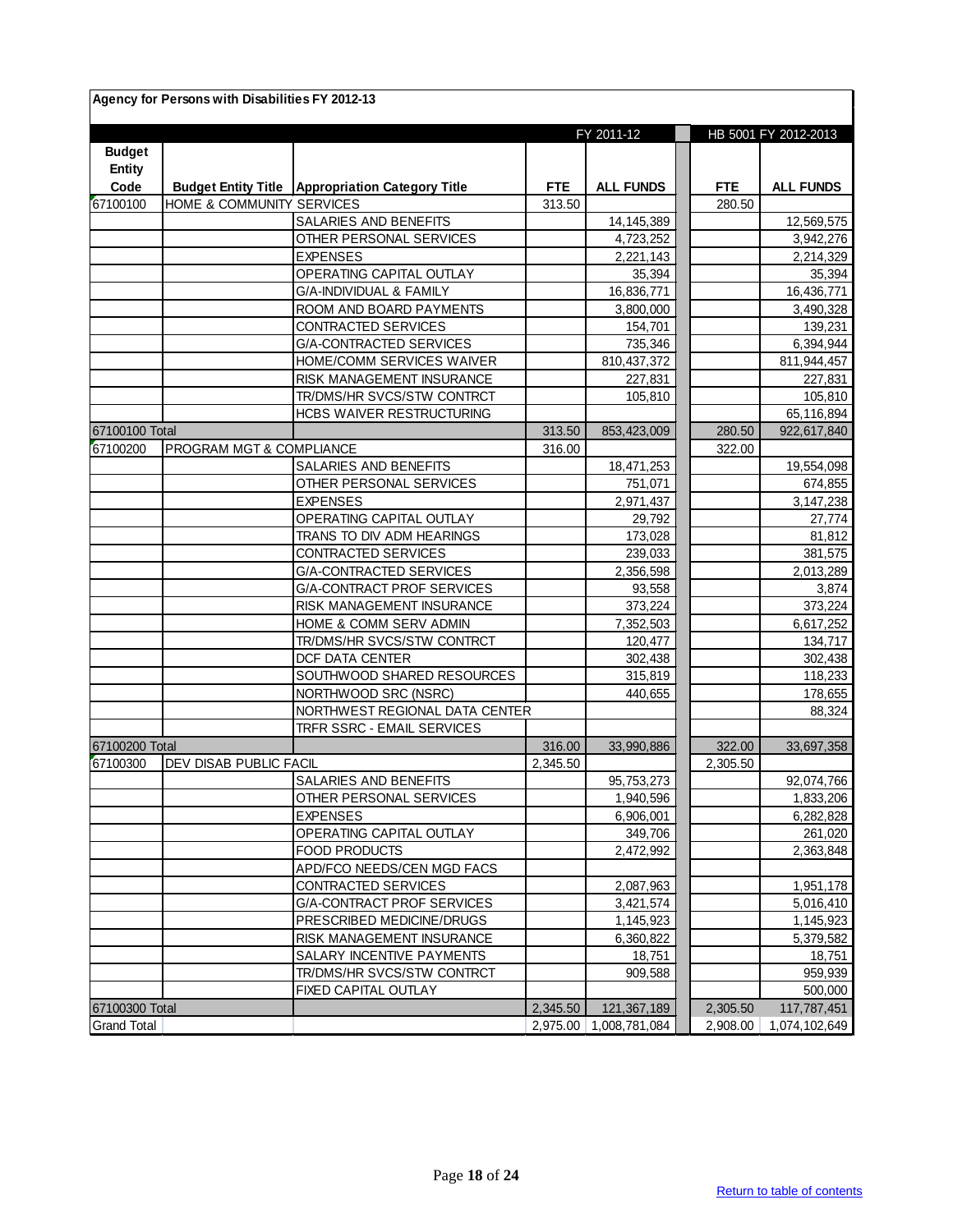# *ADMINISTRATIVE BILLS*

*The following is an overview of the major administrative bills of interest to the Agency for Persons with Disabilities passed by the Florida Legislature during the 2012 Session.* **Click on the bill number to view bill language** 

### **[HB 0541](http://flhouse.gov/Sections/Documents/loaddoc.aspx?FileName=_h0541er.docx&DocumentType=Bill&BillNumber=0541&Session=2012) – Administrative Procedures [Ch. 2012-063](http://laws.flrules.org/2012/63) Laws of Florida Approved by the Governor on April 6, 2012**

<span id="page-18-0"></span>The bill amends statutory language by:

- Providing that if an agency determines a proposed action will impact small businesses, the agency must send written notice of the rule to the rules ombudsman in the Executive Office of the Governor at least 28 days before the intended action – rather than provide notice to the Department of Economic Opportunity;
- Renaming the "Florida Administrative Weekly" as the "Florida Administrative Register";
- Allowing the Department of State to contract with a publisher to provide printed publications of the Florida Administrative Code and the Florida Administrative Register;
- Providing that the electronic version of the code is the official compilation of administrative rules of the state;
- Requiring that adopted rules and material incorporated by reference be filed in an electronic format;
- Requiring the continuous revision and publication of the Florida Administrative Register on an Internet website managed by the Department of State; and
- Removing the requirement that the Department of State provide printed copies of the Florida Administrative Register to certain federal and state entities.

#### **Effective Date: October 1, 2012**

#### **[SB 0608](http://flsenate.gov/Session/Bill/2012/0608/BillText/er/PDF) – Florida Healthy Kids Corporation [Ch. 2012-042](http://laws.flrules.org/2012/42) Laws of Florida Approved by the Governor on April 6, 2012**

<span id="page-18-1"></span>The bill amends statutory language by:

• Revising the membership of the board of directors of the Florida Healthy Kids Corporation to include a member nominated by the Florida Dental Association and appointed by the Governor.

#### **Effective Date: Upon Becoming Law**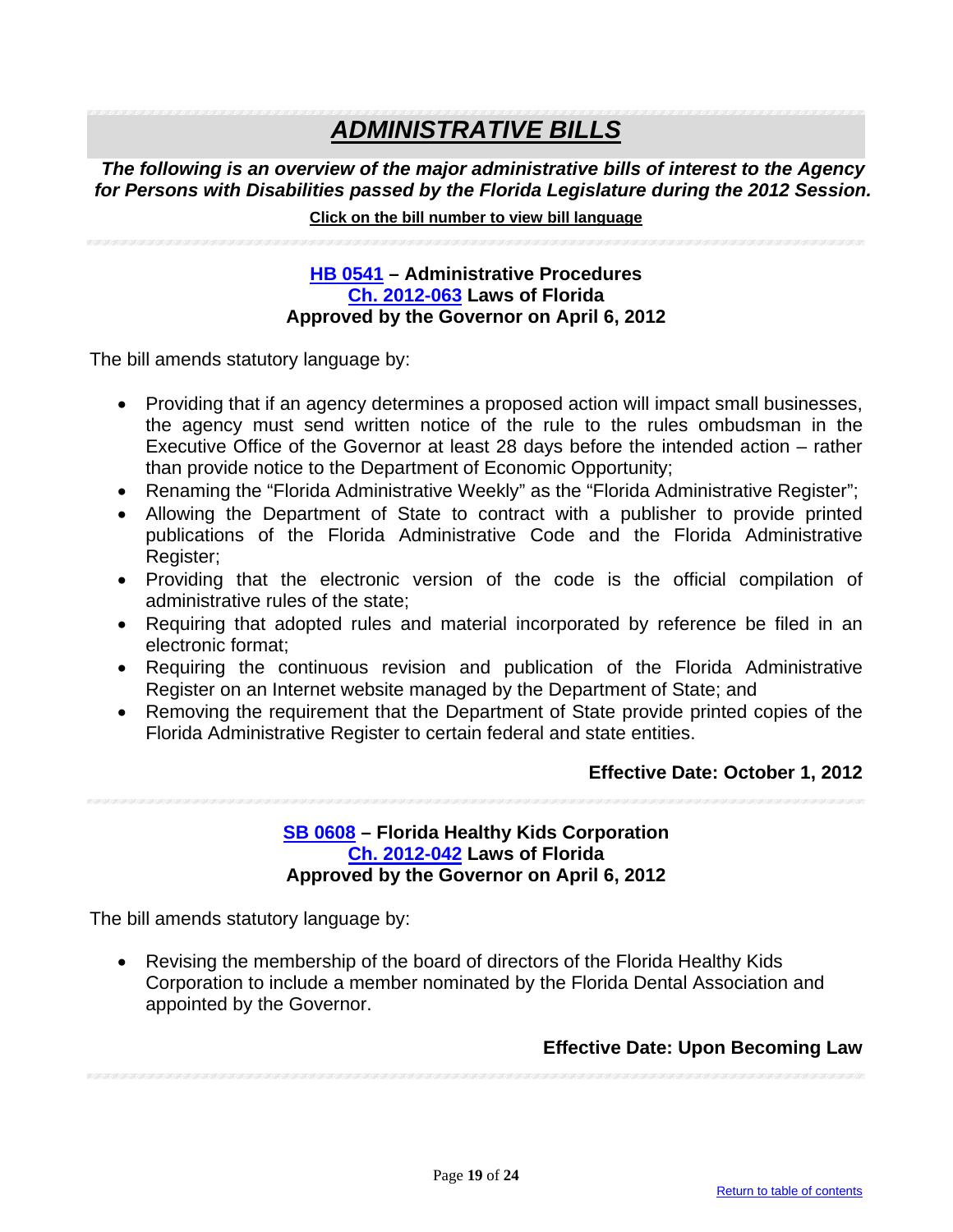#### **[HB 0629](http://flhouse.gov/Sections/Documents/loaddoc.aspx?FileName=_h0629er.docx&DocumentType=Bill&BillNumber=0629&Session=2012) – Public Records [Ch. 2012-149](http://laws.flrules.org/2012/149) Laws of Florida Approved by the Governor on April 24, 2012**

<span id="page-19-0"></span>The bill amends statutory language by:

- Including dates of birth within the types of personal identifying information of specified agency personnel and spouses and children of such personnel that are exempt from public records requirements for specified agency personnel;
- Clarifying the exemption for personal identifying information of active or former law enforcement personnel and spouses and children;
- Revising the exemption for personal identifying and location information applicable to the judiciary, to include former Supreme Court justices, district court of appeal judges, circuit court judges, and county court judges, and spouses and children;
- Defining the term "telephone numbers" to include home telephone numbers, personal cellular telephone numbers, personal pager telephone numbers, and telephone numbers associated with personal communications devices;
- Specifying that the exemptions apply to information held before, on, or after the effective date of the exemptions; and
- Providing for the future legislative review and repeal of exemptions.

# **Effective Date: October 1, 2012**

#### **[SB 1958](http://flsenate.gov/Session/Bill/2012/1958/BillText/er/PDF) – Department of Health [Ch. 2012-122](http://laws.flrules.org/2012/122) Laws of Florida Approved by the Governor on April 20, 2012**

<span id="page-19-1"></span>The bill amends statutory language by:

- Assigning, for administrative purposes, the Correctional Medical Authority (CMA) to the Executive Office of the Governor, rather than the Department of Health; and
- Transferring all powers, duties, and functions of the CMA and its seven-member governing board to the Executive Office of the Governor.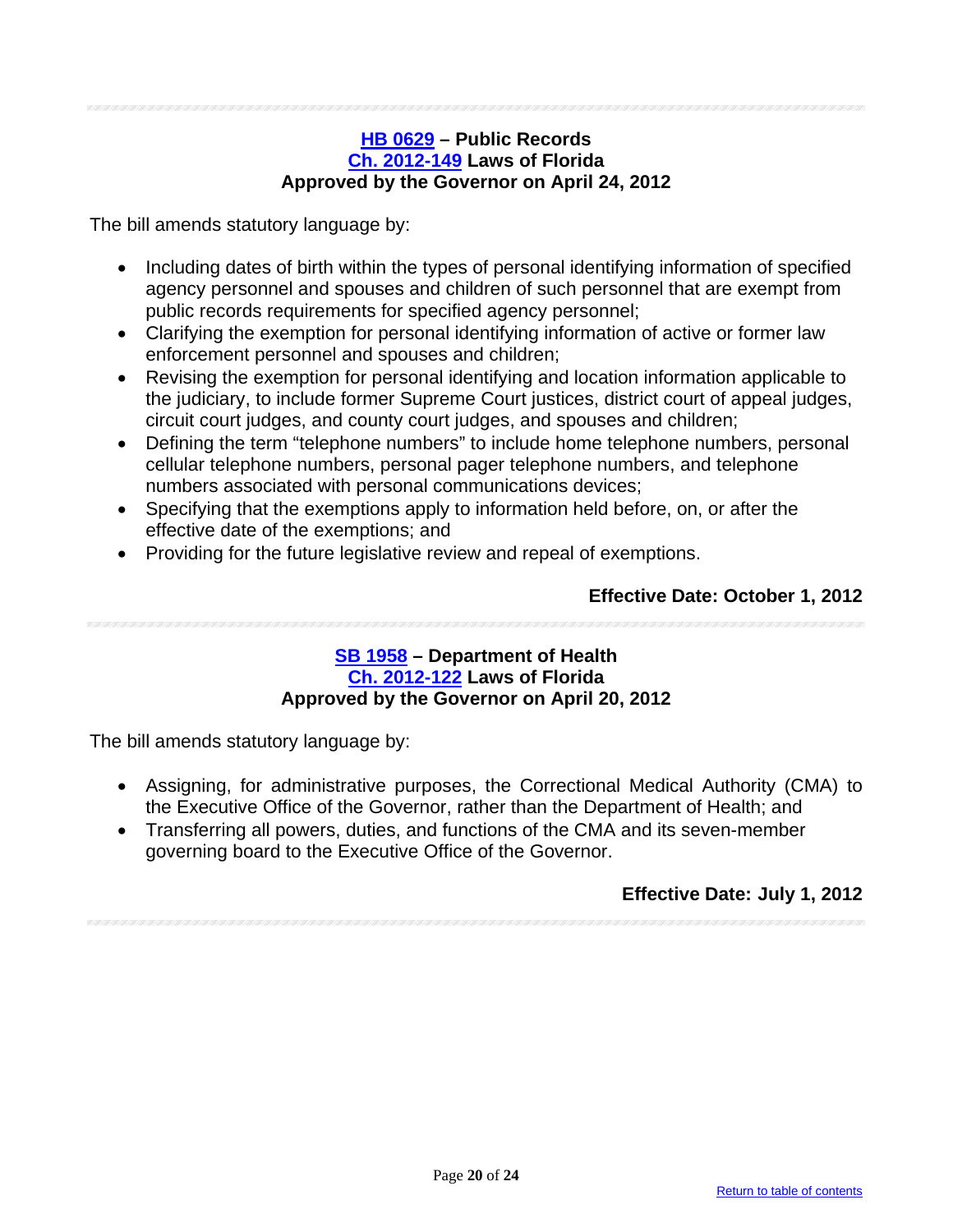#### **[HB 5005](http://flhouse.gov/Sections/Documents/loaddoc.aspx?FileName=_h5005er.docx&DocumentType=Bill&BillNumber=5005&Session=2012) – Retirement [Ch. 2012-146](http://laws.flrules.org/2012/146) Laws of Florida Approved by the Governor on April 20, 2012**

<span id="page-20-0"></span>The bill amends statutory language by:

- Revising the employer contributions for members of the Florida Retirement System (FRS) who are employees of public community colleges or charter technical career centers sponsored by public community colleges;
- Revising the employer contributions for members of Senior Management Service Class of FRS;
- Reducing the employer contribution rates into the State University System Optional Retirement Program;
- Revising the required employer retirement contribution rates for members of each membership class and subclass of FRS;
- Revising the allocations from the FRS Contributions Clearing Trust Fund to investment plan member accounts; and
- Reducing the employer contribution rates into the Community College System Optional Retirement Program.

**Effective Date: July 1, 2012**

#### **[HB 5007](http://flhouse.gov/Sections/Documents/loaddoc.aspx?FileName=_h5007er.docx&DocumentType=Bill&BillNumber=5007&Session=2012) – State Employees [Ch. 2012-132](http://laws.flrules.org/2012/132) Laws of Florida Approved by the Governor on April 20, 2012**

<span id="page-20-1"></span>The bill amends statutory language by:

• Providing for the resolution of collective bargaining issues at impasse between the State of Florida and certified bargaining units for state employees.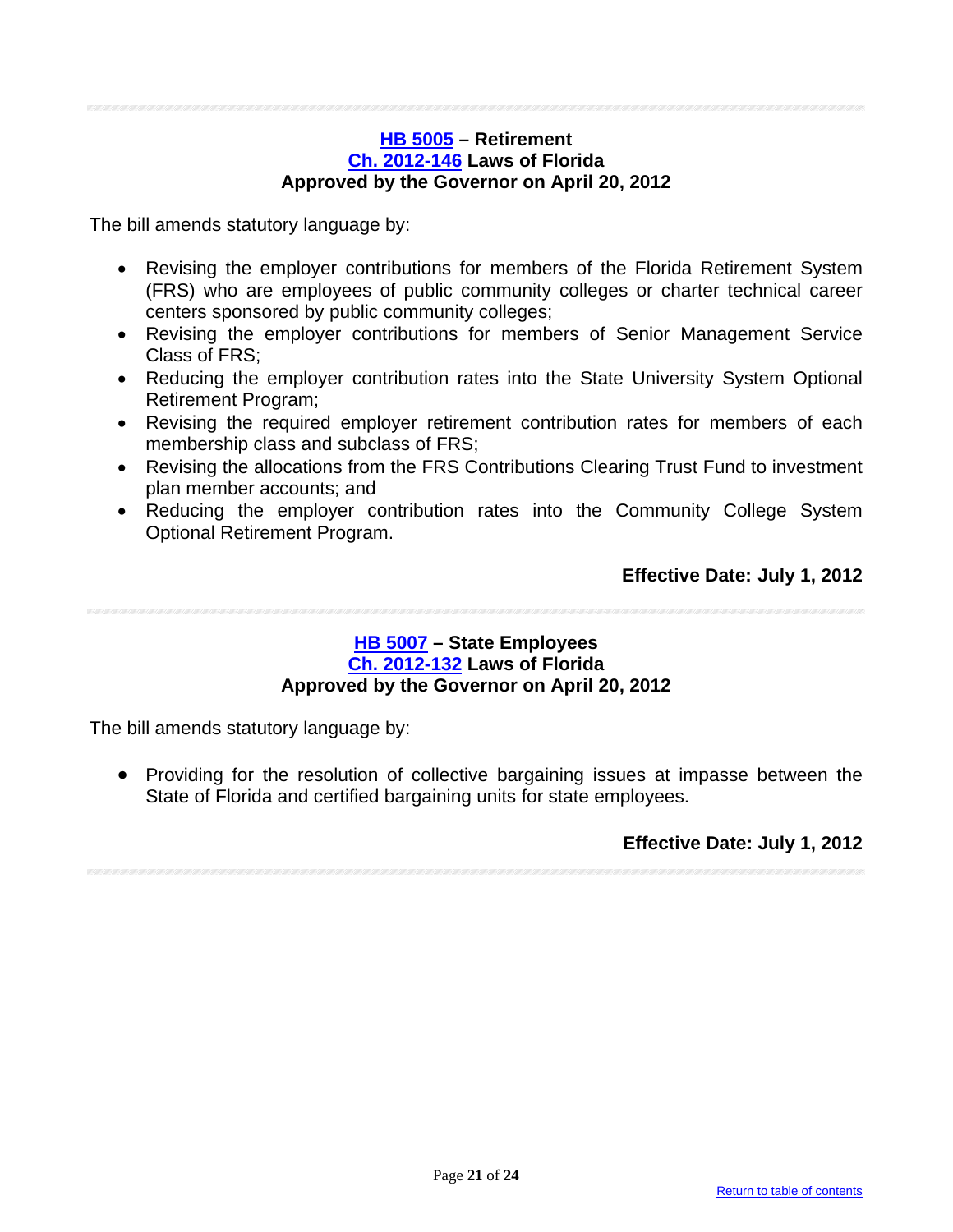## **[HB 5009](http://flhouse.gov/Sections/Documents/loaddoc.aspx?FileName=_h5009er.docx&DocumentType=Bill&BillNumber=5009&Session=2012) – Health Insurance Benefits for State Employees [2012](http://laws.flrules.org/) Laws of Florida [VETOED](http://www.flgov.com/wp-content/uploads/2012/04/4.20.12-HB-5009-Veto-Letter.pdf)**

<span id="page-21-0"></span>The bill amends statutory language by:

- Authorizing the University of Florida (UF) Board of Trustees to provide or arrange for the provision of health and other self-insurance or insurance programs;
- Requiring the UF Board of Trustees to offer programs to all employees retiring from the University of Florida after January 1, 2013;
- Prohibiting programs from commencing before January 1, 2013;
- Providing that state funding for the insurance programs for active employees paid from Education and General Activity funds be determined based on the insurance premium rates established in HB 5001, the General Appropriations Act;
- Providing for the state's monthly contribution for employees under the state group insurance program;
- Revising the conditions under which pharmacies are provided reimbursement for prescription medicines that are dispensed to members of the state group health insurance plan under the state employees' prescription drug program; and
- Authorizing the Department of Management Services (DMS) to implement a 90-day supply limit program for certain maintenance drugs.

**Effective Date: July 1, 2012**

## **[HB 5011](http://flhouse.gov/Sections/Documents/loaddoc.aspx?FileName=_h5011er.docx&DocumentType=Bill&BillNumber=5011&Session=2012) - State Information Technology [2012](http://laws.flrules.org/) Laws of Florida [VETOED](http://www.flgov.com/wp-content/uploads/2012/04/4.20.12-HB-5011-Veto-Letter.pdf)**

<span id="page-21-1"></span>The bill amends statutory language by:

- Creating the Agency for State Technology (AST) within the Executive Office of the Governor under the Governor and Cabinet;
- Eliminating the Agency for Enterprise Information Technology and transferring all resources and records to the newly created Agency for State Technology;
- Revising provisions for the consolidation of computing facilities into primary data centers;
- Transferring the management oversight responsibility of the Northwood and Southwood Shared Resource Centers from a board of trustees to the AST; and
- Repealing email as a state enterprise activity.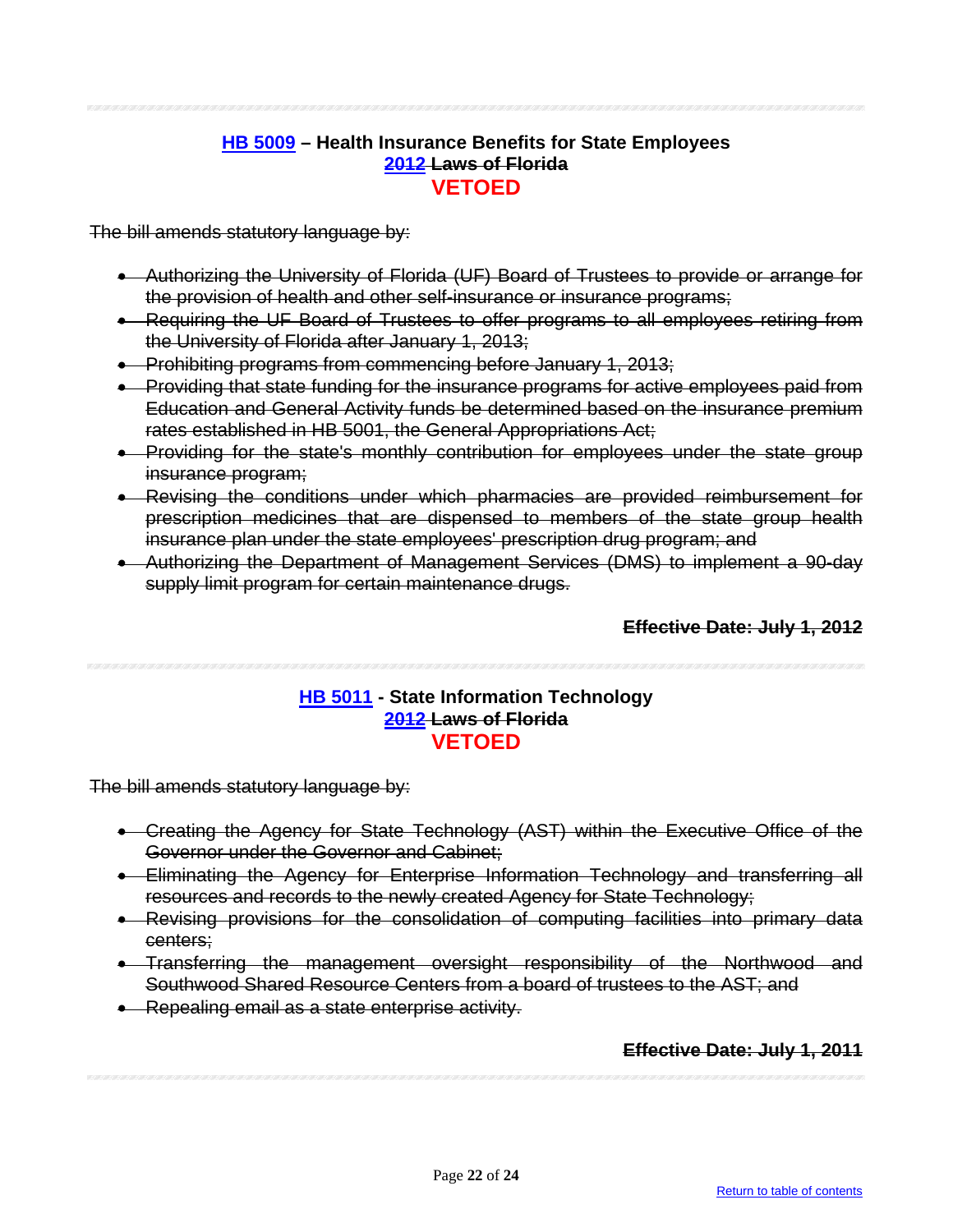#### **[HB 5509](http://flhouse.gov/Sections/Documents/loaddoc.aspx?FileName=_h5509e1.docx&DocumentType=Bill&BillNumber=5509&Session=2012) – State Data Center System [Ch. 2012-132](http://laws.flrules.org/2012/142) Laws of Florida Approved by the Governor on April 20, 2012**

<span id="page-22-0"></span>The bill amends statutory language by:

- Revising the duties of the Agency for Enterprise Information Technology and state agencies relating to the consolidation of agency data centers into primary data centers;
- Amending the schedule for agency data center consolidations and exempting the Florida Department of Law Enforcement, Department of Lottery, Systems Design and Development in the Office of Policy and Budget, state attorneys, public defenders, criminal conflict and civil regional counsel, capital collateral regional counsel, Florida Clerks of Court Operations Corporation, Florida Housing Finance Corporation, and the State Board of Administration from consolidation to a primary data center;
- Amending the duties and responsibilities of a primary data center by requiring an inventory of contracts and agreements and requiring all resources to be requested in the Legislative Budget Request; and
- Providing that certain administrative overhead costs require a specific appropriation in HB 5001, the General Appropriations Act.

**Effective Date: July 1, 2012**

#### **[HB 7055](http://flhouse.gov/Sections/Documents/loaddoc.aspx?FileName=_h7055er.docx&DocumentType=Bill&BillNumber=7055&Session=2012) – Administrative Authority [Ch. 2012-116](http://laws.flrules.org/2012/116) Laws of Florida Approved by the Governor on April 13, 2012**

<span id="page-22-1"></span>The bill amends statutory language by:

- Affirming that Executive Orders 11-72 and 11-211 are consistent with law and public policy of Florida;
- Providing that gubernatorial appointees are generally subject to oversight, direction, and control of the Governor;
- Specifying that an agency head who is appointed by and serves at the pleasure of the Governor remains subject to the supervision, direction, and control of the Governor;
- Specifying that certain acts of an agency head who serves at the pleasure of an appointing authority are official acts, notwithstanding the authority of an appointing authority to direct and supervise an agency head;
- Providing for the removal of duplicative, redundant, or unused rulemaking authority as part of the reviser's bill process;
- Repealing various statutory provisions granting rulemaking authority.